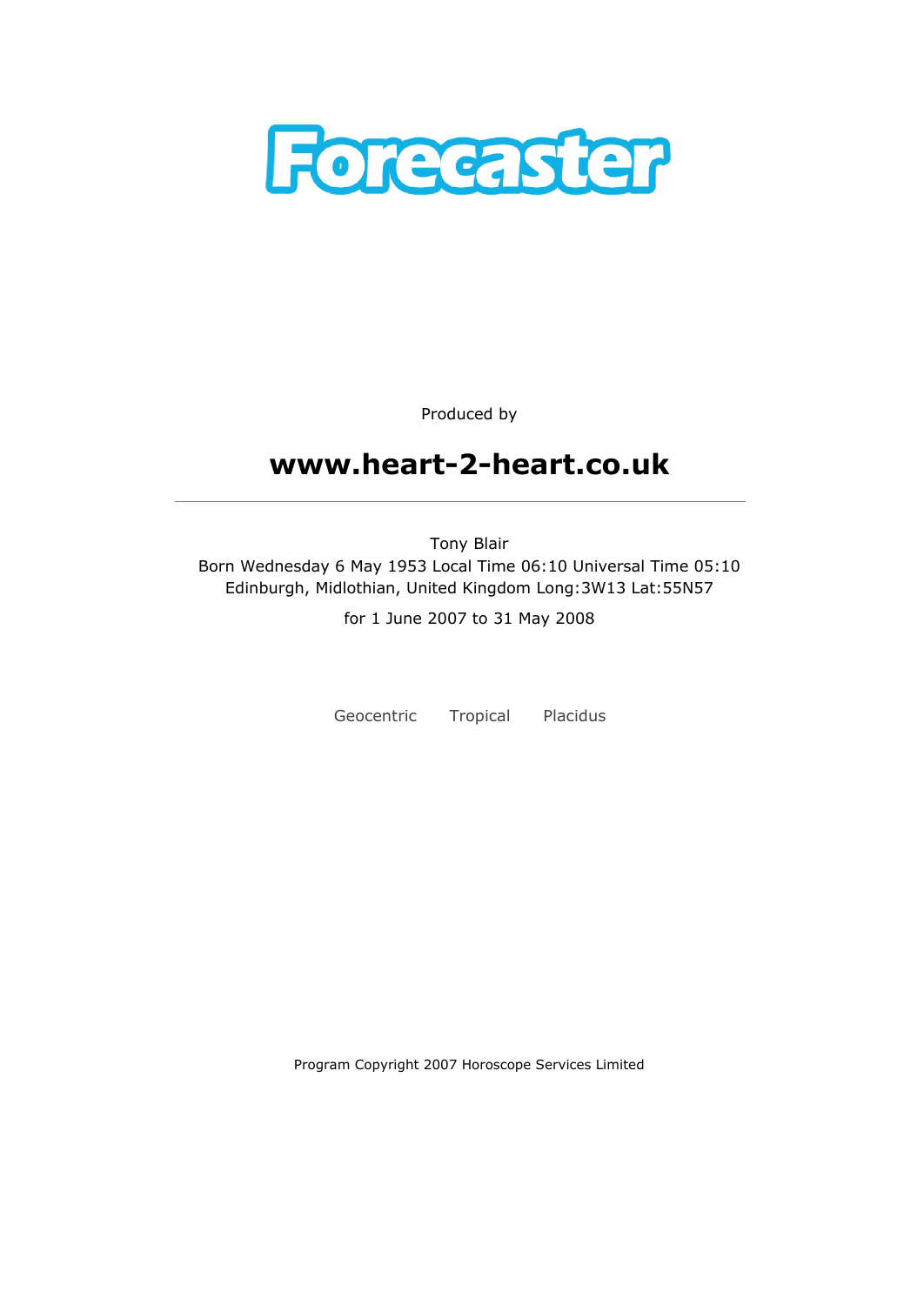#### One Year Forecaster

As the planets move around the zodiac they make 'aspects' or angles to the planets in your birth chart. In astrology these 'aspects' are called 'transits' and they are detailed in the pages that follow.

Sometimes a planet may aspect another, then appear to move forwards and then backwards for a long period of time recreating the same 'aspect' several times over. This backwards motion is known as 'retrograde' motion.

This forecast can be used as a helpful guide to the year ahead. At all times it is for you to choose the best path to follow and develop the most positive parts of your character.

## From about: 1 June 2007 to about: 15 August 2007

## $\sigma$  transiting your natal 12th House

#### Unfinished business

You may feel a vague sense of irritation or repressed anger, the source of which you cannot really put your finger on. Look within, it could have something to do with your past. This can be a time of frustration, as whatever you say or do may be misunderstood, with efforts and actions not being noticed or rewarded. Work alone as much as possible otherwise work through charity and voluntary work to help others who cannot help themselves.

## From about: 1 June 2007 to about: 27 November 2007

#### Relationships

## $\frac{1}{1}$  transiting your natal 7th House

Relationships with others should work well at this time, teaching you more about yourself. You will now meet people who can help you and in turn, you will shower loved ones with generosity, spoiling them with an abundance of affection and small gifts. A new lover may come from a completely different culture or background, possibly someone older or from abroad. Legal matters should also work out to your advantage but beware overconfidence. Do not overlook details, which could trip you up. This is also a good time for medical consultations or therapy of any kind.

#### From about: 1 June 2007 to about: 31 May 2008

## $\frac{1}{2}$  transiting your natal 5th House

#### **Performance**

You may now feel inhibited or unable to spontaneously enjoy yourself, for fear of looking silly. Social life may therefore not be as active as usual. Children could restrict you or become a heavy responsibility. Relationships and love affairs may also become strained. Any new love in your life may be someone much older or a lot younger than yourself. Avoid gambling and risk taking, at the moment success will only come as the result of hard work. Work involving creative interests and artistic pursuits should be particularly successful.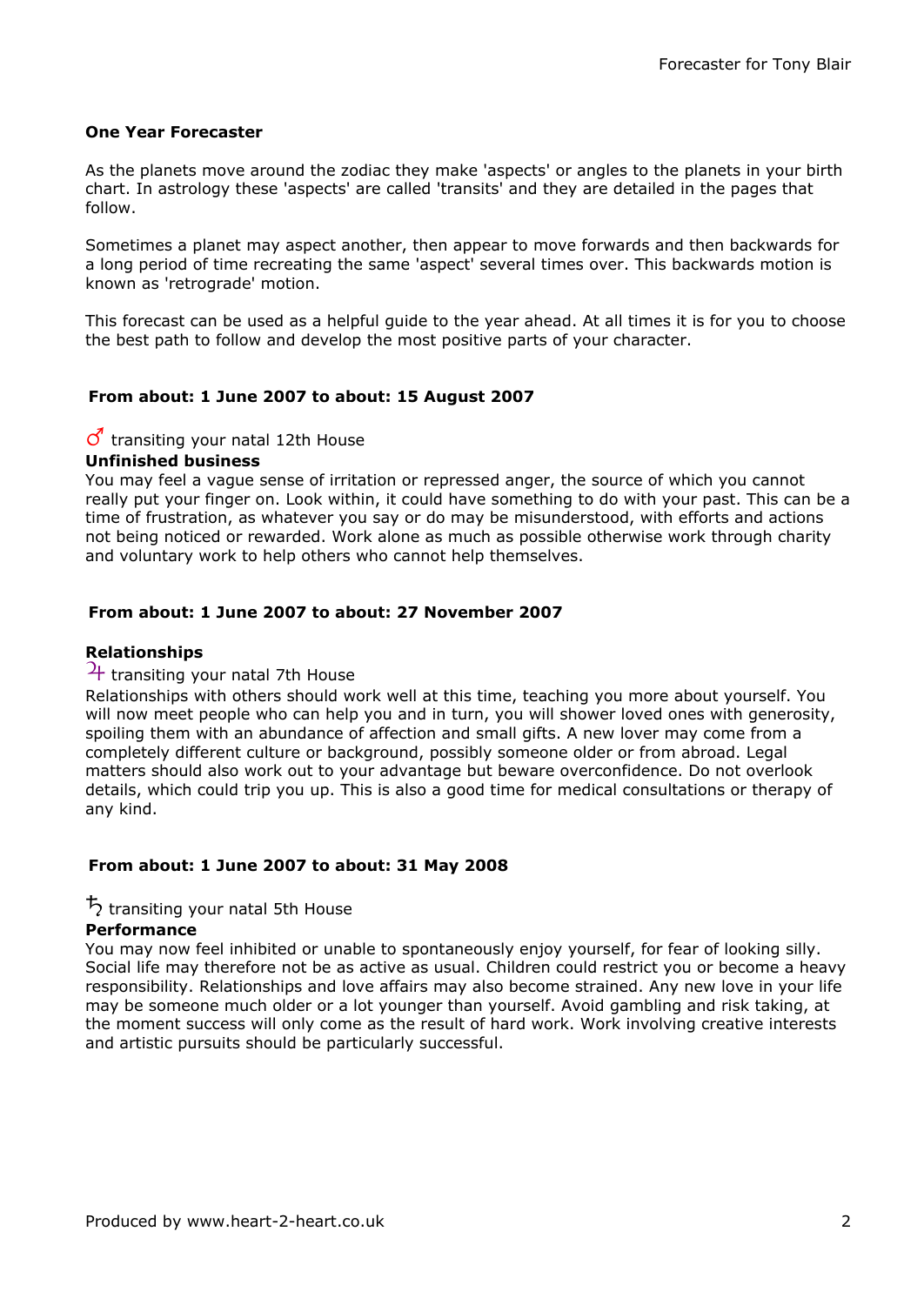#### From about: 1 June 2007 to about: 31 May 2008

## $\frac{H}{d}$  transiting your natal 11th House

## Flouting convention

Expect the unexpected in your friendships and dealings with clubs or group associations. Be flexible and keep an open mind. You will now probably make new friends quite easily, with exciting and very different people, but may have to bid farewell to some old friends.

#### From about: 1 June 2007 to about: 31 May 2008

## $\Psi$  transiting your natal 11th House

#### Associations

You will now have a need to help others less fortunate than yourself. You may also attract artistic or psychic friends who will introduce you to deeper levels of awareness. However, there may be some confusion or uncertainty surrounding friendships. Do not be fooled by others, see them as they really are. You may also be attracted to friends who may try to escape from reality through drink and drugs.

#### From about: 1 June 2007 to about: 31 May 2008

## $\frac{10}{11}$  transiting your natal 8th House

#### **Intensity**

There may be changes in your attitude to life and way of thinking. You may experience deep and intense emotional sharing with others, through sexual relationships or any relationship in which you are responsible for another's well being. This can also refer to business partnerships, or any form of bond in which money or resources are shared. You may now have to suffer some pain in your search for emotional security. Therefore, there may now be upheavals or power struggles involving joint finances or matters regarding inheritance, taxes and insurance. Avoid borrowing or going into debt.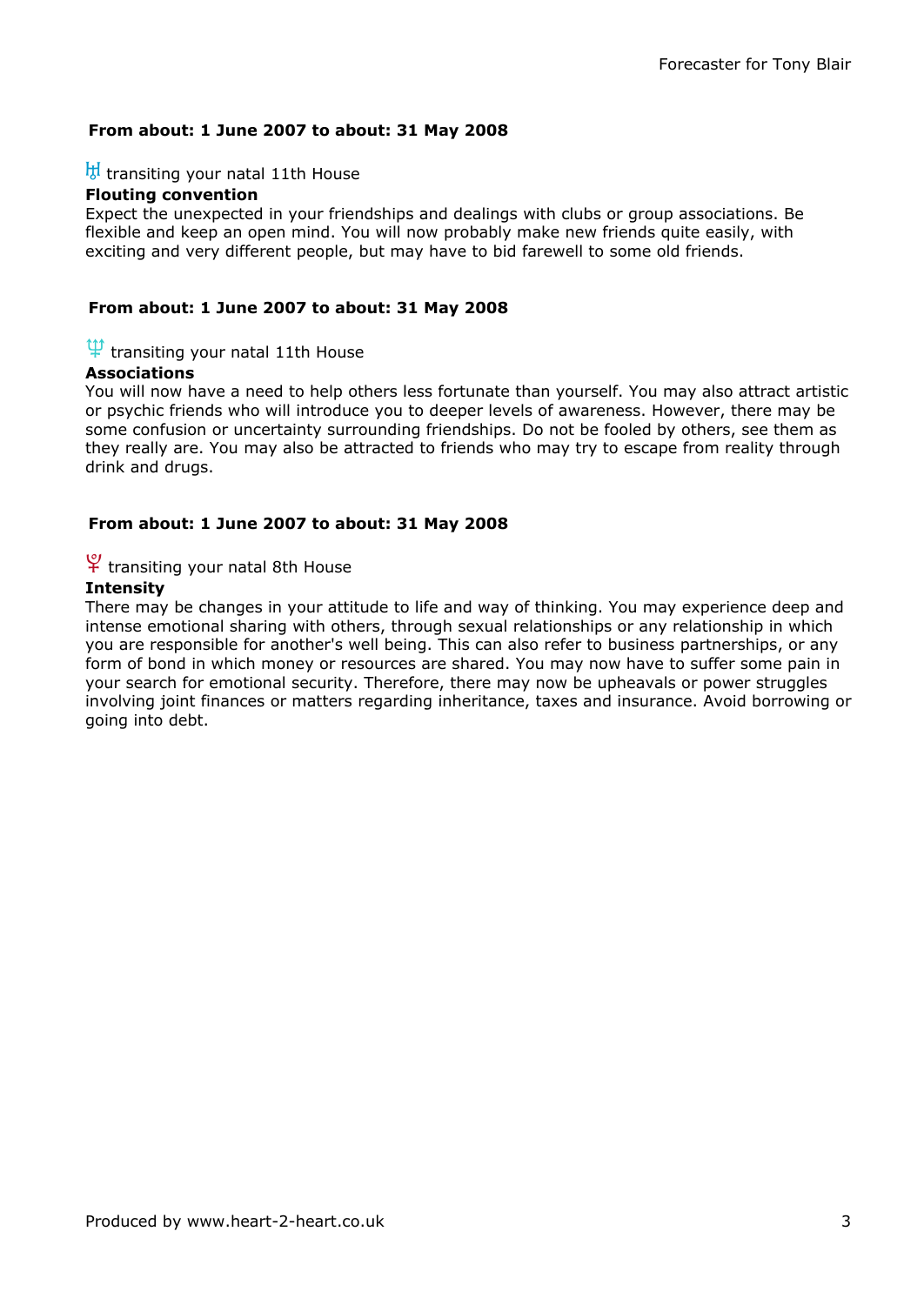#### From about: 1 June 2007 to about: 12 June 2007 From about: 29 September 2007 to about: 12 October 2007

Transiting  $\frac{1}{4}$   $\Delta$  your natal  $\frac{1}{4}$ 

#### **Sympathetic**

During this time, you will put others before yourself and will be seen as sympathetic, generous and optimistic. You may devote time and energy to helping those less fortunate than yourself, or simply have a strong shoulder for a friend in need to lean on. Any help, that you give now for friends, will be repaid with gratitude and love in the future.

Love, romance and friendship will all be highlighted. You will want to spend as much time as you can with people you love - enjoying their company. This could be the beginning of a pleasant, romantic love affair. But, three words of warning, watch your diet. You are likely to become somewhat self-indulgent, eating and drinking just that little bit too much!

Strenuous work should be avoided, as you will be feeling unhurried, easygoing and carefree. However, as creativity should also be enhanced, and if you've recently been lacking the necessary inspiration to pursue creative and artistic projects, then now is the time to try writing, composing music, drawing, painting; whatever you consider is your field. The end results could bring tremendous satisfaction.

If you don't consider yourself particularly creative then perhaps you may take up a new study or retrain in your job or career. Travel or a holiday would also be a good idea around now.

A financial windfall may come your way, but in wanting to surround yourself with beauty and the luxuries of life, the cash may be spent just as suddenly and quickly as it arrived!

#### From about: 1 June 2007 to about: 16 July 2007 From about: 1 February 2008 to about: 28 March 2008

## Transiting  $\Psi \Delta$  your natal  $\bar{\mathcal{D}}$

## Seeing it through

This is a time for calmness and serenity. Creativity will be greatly enhanced. You will now be able to structure your powerful imagination in a positive, constructive way. Ideas, thoughts and plans could now become concrete reality. You will have a better understanding of your life - and the paths that you've chosen to follow. Feeling optimistic about the future, lessons and experiences from the past will now be put into practice and into good use.

Putting others needs before your own, you are now likely to give a friend in need a helping hand. Thoughts and studies are also likely to turn more spiritual and meditative. You will now be more prepared to listen to your inner voice and intuition. Memory recall should also be greatly improved.

This is likely to be a time when you will reap the rewards of previous hard work and effort. If important business decisions need to be made, then rely on your intuition - it will steer you in the right direction. Others will rely on your decisions, as they will sense that you are able to create clarity out of confusion.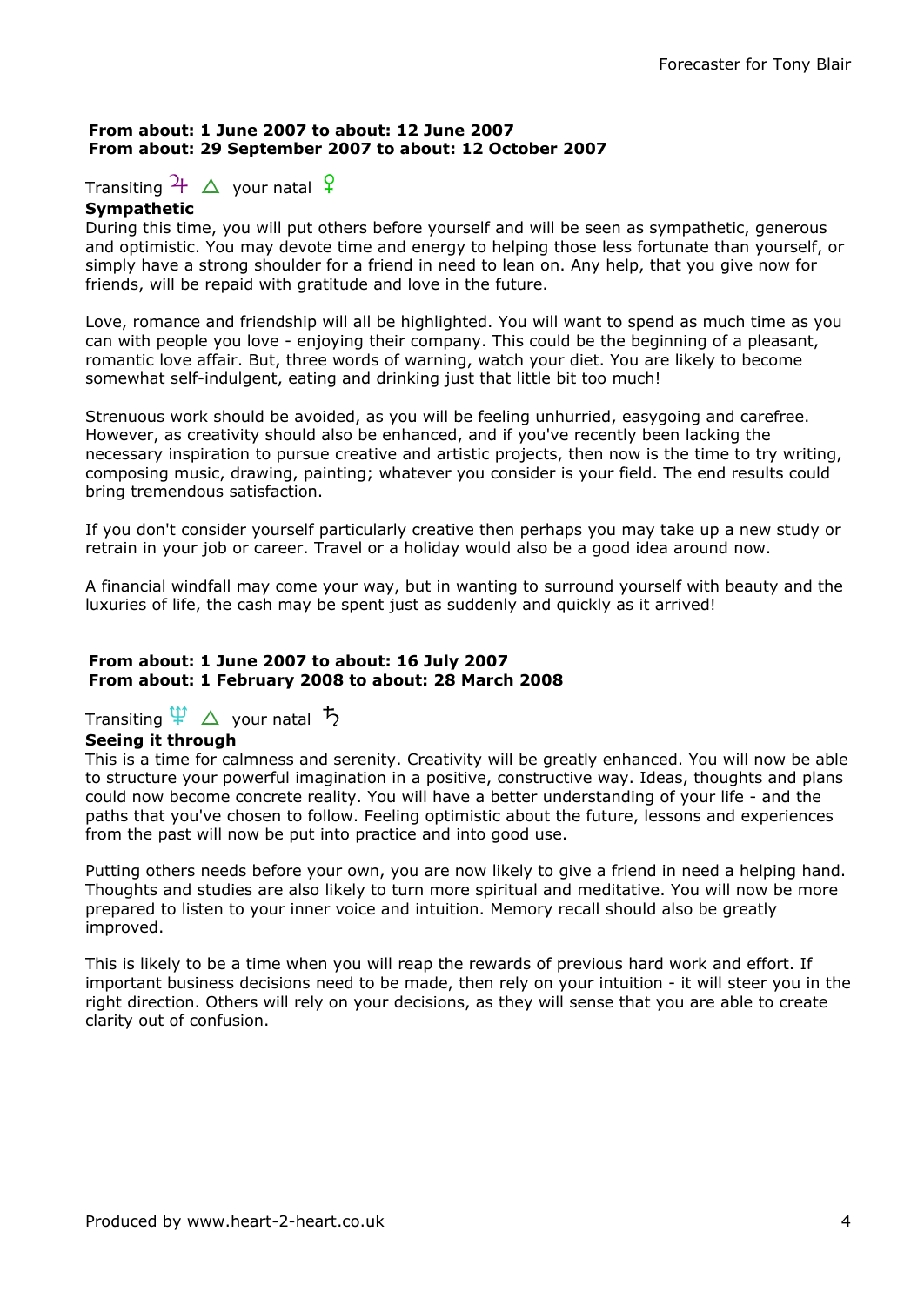#### From about: 1 June 2007 to about: 3 August 2007 From about: 20 January 2008 to about: 14 March 2008

Transiting  $\Psi \Delta$  your natal  $\Psi$ 

#### Mediation

This can be a time of reflection and new spiritual and religious understanding. Under this positive influence, clairvoyant or telepathic abilities could be enhanced and you may even have a psychic or spiritual experience.

Possessing selfless compassion and sympathy, family, friends and anyone in need will now benefit from your kindness and understanding. Using your intuition, you can now anticipate and diffuse potential problems.

This could also be a time of tremendous inspiration and creative achievement.

## From about: 2 June 2007 to about: 25 June 2007

Transiting  $\frac{1}{2}$   $\sigma$  your natal  $\frac{10}{10}$ 

#### Start of a new 29.5 year cycle of 'more openness' Blown away

Unpredictable conduct may be the catalyst for extreme changes in your life. This is a time of endings and new beginnings. You may also be somewhat secretive in your plans and projects. However, too much intrigue could be your undoing.

Think back over the past six months and you will see that the winds of change have gradually increased in strength - blowing away anything that is no longer of consequence or use to you. For some, the losses may seem painful but in months to come you will emerge a stronger, more mature and more confident individual. It is important not to hold onto the past - but to look and plan for the future, as you want it to be, not as others want it to be for you.

In business, it is time to wind up projects and deals that have just been staggering along. It is time to cut your losses and concentrate on new contracts and propositions. The same goes for love affairs and personal relationships. Stable, happy and secure relationships will not be affected, but outworn negative relationships will more than likely disintegrate.

You may also become more involved in religious or political issues during this time.

## From about: 3 June 2007 to about: 5 June 2007

Transiting  $\mathcal{O}$  of your natal  $\varphi$ 

## Cheerful

Fiery passion and a strong attraction to lovers, or potential lovers, will be strongly expressed through sex. Even without sex, you will feel more full of life and vivacious than usual, wanting to be with other people, rather than on your own. Make the best of lucrative financial opportunities.

## From about: 3 June 2007 to about: 5 June 2007

Transiting  $\vec{C}$   $\Box$  your natal  $\frac{111}{100}$ 

#### Unexpected disruptions

Freedom and independence will be of utmost importance to you during these few days. You are likely to rebel against any type of authority. This could cause conflicts with those closest and nearest to you. Stale relationships are likely to end. Unexpected disruptions to your life should be looked upon as a challenge.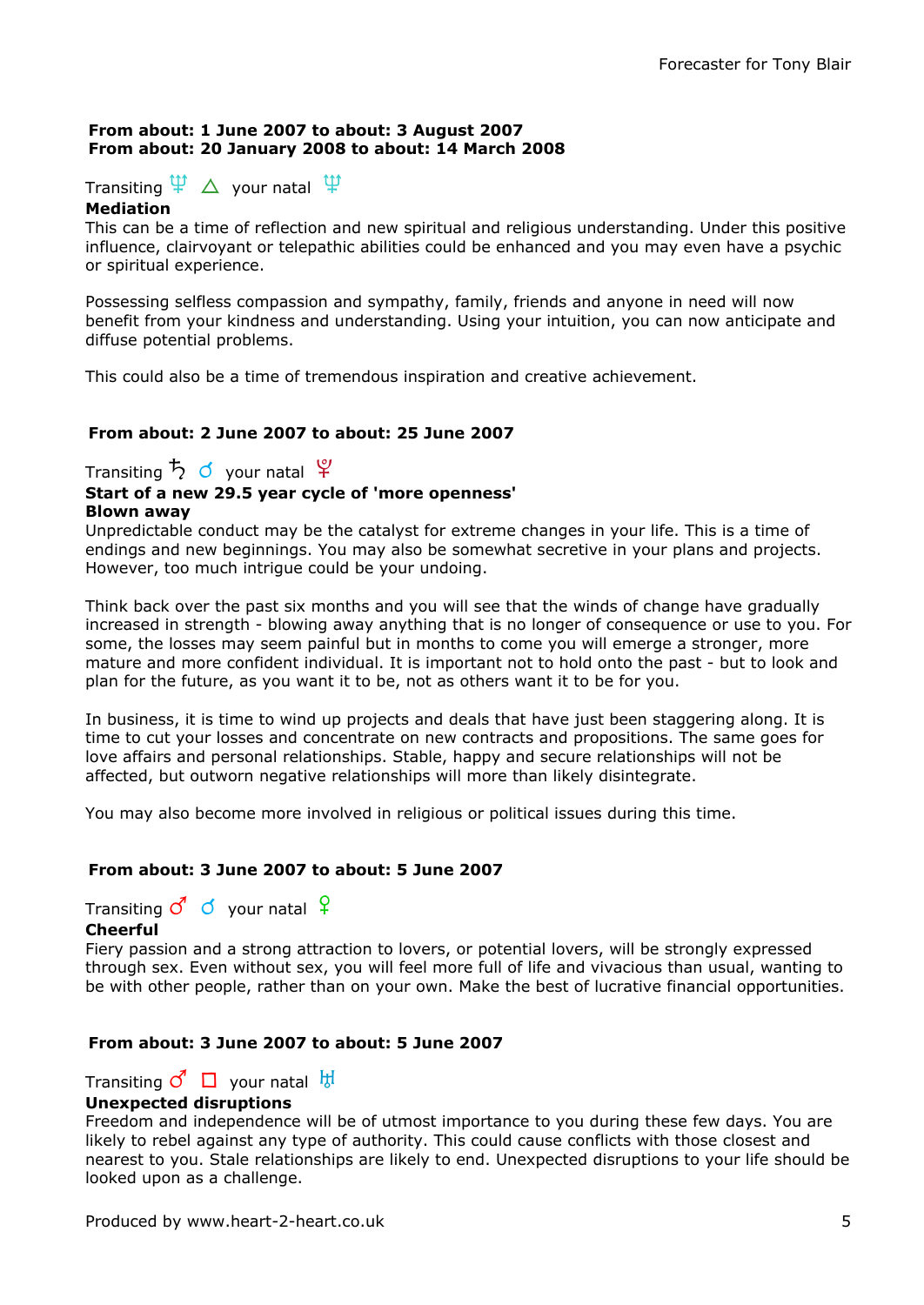## From about: 10 June 2007 to about: 13 June 2007

Transiting  $\overline{C}$   $\Delta$  your natal  $\overline{Y}$ 

## Tremendous achievements

You are now likely to be much more independent, confident and self-reliant, with ambition and a sense of enterprise further enabling you to take bold steps forward. Logic and intuition will be well balanced, creating a greater self-understanding of your own motives and goals in life. You will now be capable of tremendous achievements.

#### From about: 12 June 2007 to about: 14 June 2007

Transiting  $\overline{O}$  o<sup>o</sup> your natal  $\overline{\Psi}$ 

#### Beware 'get-rich-quick' schemes

During this time it is of the utmost importance not to become involved in any shady, or dubious, schemes or deals, anything that would either cause scandal or trouble with the law. Sometimes these 'get-rich-quick' schemes seem to work, but at the moment they will only backfire. You could easily be deceived.

#### From about: 13 June 2007 to about: 15 June 2007

Transiting  $\vec{Q}$   $\vec{e}$  your natal  $\vec{B}$ 

## Frustration

Feeling frustrated and angry, this could be a very trying time. You may even have difficulty in focusing on your anger, not really knowing where it is coming from - but being all too aware of the incredibly intense feelings bubbling away inside you just waiting to erupt. Perhaps this anger is the result of having to wait a seemingly endless period of time for a particular event to happen.

## From about: 16 June 2007 to about: 5 July 2007

Transiting  $5 \times$  your natal  $\overline{\Psi}$ 

## Steady progress

This will be a time of deep meditation and thought, but nevertheless, also a time when you will be able to channel your energy in a constructive, objective and disciplined manner. No task will seem too great and whatever you start now will probably withstand the test of time. In particular, this will be a time when you will be able to balance your material and more spiritual, idealistic desires.

New friendships may be formed with older individuals or you may have more contact than usual with parents or other, older, members of your family. A problematical issue from the past may now be resolved.

Any job or project that requires you to pay attention to detail, as well as evaluate it as a whole, should now be attended to. In short, this a time for work that requires mental discipline, order and uninterrupted concentration - a time for long terms plans. You may now also choose to research or write about a particular subject, perhaps something to do with history or events, people or objects linked with antiquity or age. Short journeys are likely.

However, there is one strong word of warning during this time - don't take yourself too seriously don't lose your unique sense of fun!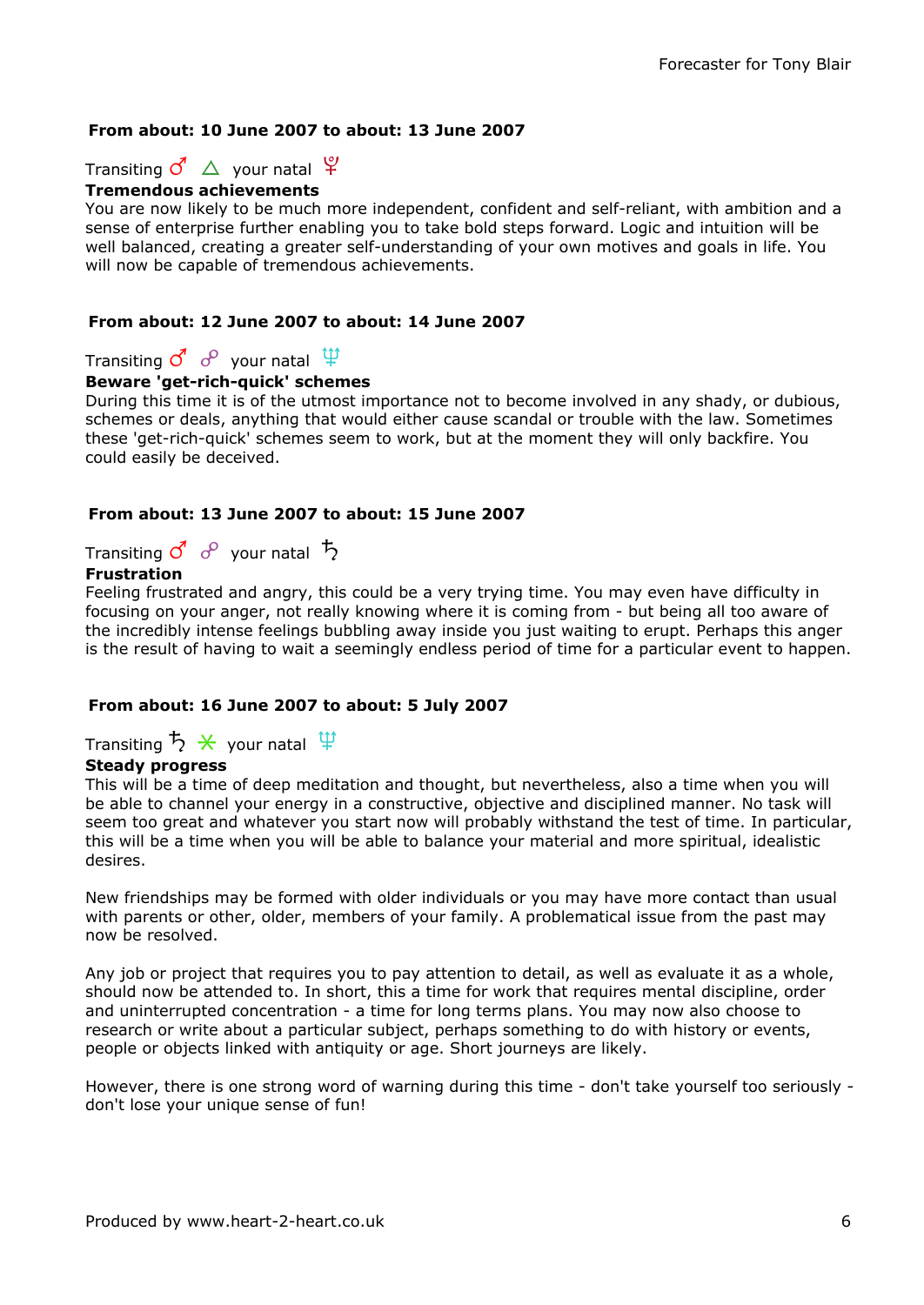## From about: 18 June 2007 to about: 20 June 2007

Transiting  $\vec{Q}$  o your natal  $\vec{q}$ 

#### **Tetchiness**

Verbal aggression could cause some problems during these few days. Feeling somewhat tetchy, fools will not be suffered gladly and anyone who provokes you, or who doesn't meet your high standards, is likely to be subjected to cutting and sarcastic criticism. Be careful of hazardous or dangerous situations as you could now be accident-prone.

#### From about: 18 June 2007 to about: 20 June 2007

Transiting  $\vec{C}$   $\Box$  your natal MC

## Brash conduct

A streak of selfishness could temporarily make you either forget, or ignore, other people's needs. At the moment you are only out for number one and no one else will matter. Obviously, this could alienate friends and loved ones, so conflicts are likely. Think carefully before acting on impulsive decisions - it really is the right time to look before you leap.

#### From about: 21 June 2007 to about: 10 July 2007

Transiting  $\overline{5}$   $\overline{\mathsf{X}}$  your natal  $\overline{5}$ 

#### Money matters

All financial matters and investments should proceed smoothly - and could prove extremely lucrative. Being more serious minded and practical regarding money, you will not be willing to take risks and therefore all financial strategies will now be well planned.

Promotion or business expansion is likely with many professional opportunities originating from your determination, and strong, solid foundations laid over the past few years. Previous hard work should now be rewarded.

Help and support may come from established and respectable sources, possibly from older people, or from your parents or people in some kind of authority. Legal, insurance and tax matters should also proceed satisfactorily.

Personal plans and ambitions could now become reality. But before you rush headlong down new, or previously unexplored paths and avenues, make sure it is what you really want to do rather than what someone else wants you to do. Allow more time for meditative thought - sit quietly and listen to the voice of your inner self.

#### From about: 23 June 2007 to about: 14 September 2007 From about: 15 December 2007 to about: 13 February 2008

# Transiting  $\overleftrightarrow{\Psi}$  o<sup>o</sup> your natal  $\overleftrightarrow{\Psi}$

#### Misunderstanding

Events may trigger memories and past emotions. Excessive sentimentality could lead you to escape into the past rather than face the pressures, pain and problems of the present. Enforced changes in lifelong habits could be difficult to come to terms with and, for a time, you may feel out of control.

Communication with others may also be rather confused and disjointed therefore misunderstandings could occur.

Financial affairs could now concern inheritance, insurance or tax matters.

Produced by www.heart-2-heart.co.uk 7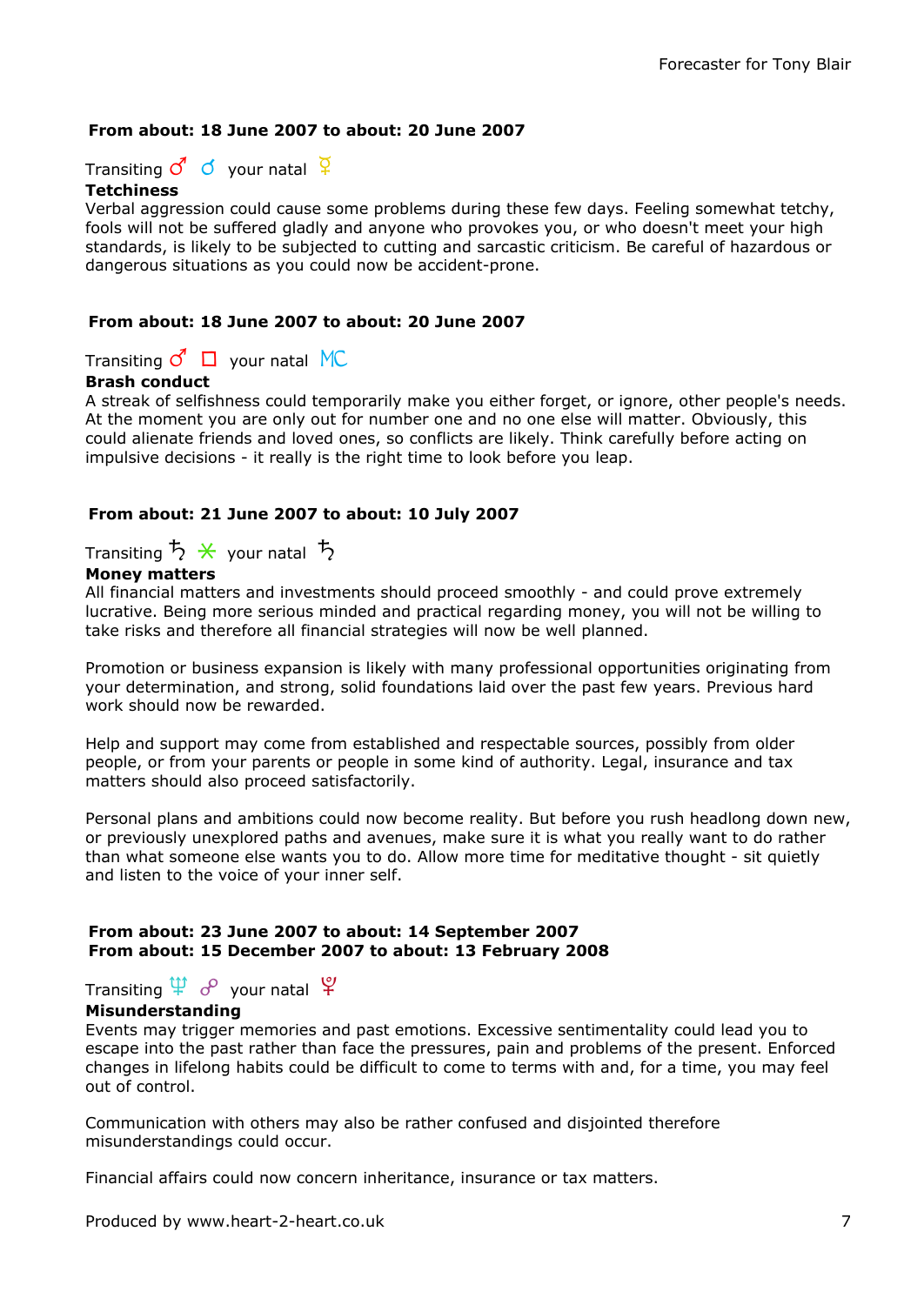#### From about: 25 June 2007 to about: 18 July 2007 From about: 26 August 2007 to about: 17 September 2007

# Transiting  $\frac{1}{\lambda}$   $\frac{1}{\lambda}$  your natal  $\frac{1}{\lambda}$

## Confidence and success

This should be a happy, cheerful and peaceful period in your life with friendships playing an even more important role in your everyday affairs. In particular, there is likely to be more contact with women, with a friend, wife, or even business partner bringing more comfort and stability into your life.

If a friend asks you for help then don't hesitate doing what you can for them. In time to come this kindness (and much more) will be returned with the same love and support that you, yourself, gave.

You may find yourself dealing with the public much more than usual during this time, so be confident, because the outcome will be extremely successful.

Expect some contact from abroad, especially from friends and family living overseas. They may even surprise you with a visit or a phone call.

Finances and cash flow should finally look more prosperous.

## From about: 28 June 2007 to about: 12 November 2007

Transiting  $\frac{\varphi}{\Delta}$  your natal  $\frac{\varphi}{\varphi}$ 

#### Jigsaw

Practical common sense combined with clear, logical thought, should enable you to make ordered, positive and constructive plans for the future. Having planned all the intricate pieces of your life, and then slotted them into a rational order, you will be able to see the whole picture of what is ahead - rather like completing a jigsaw in your mind.

As your mind will be so intuitively sharp and capable of tremendously deep intellectual and spiritual understanding, this would also be an excellent time to involve yourself in any form of research or investigation (possibly involving metaphysical subjects). Not content with superficial answers to questions, you will delve deeply in order to unearth and understand the truth. You may now come across some secret information previously hidden from you. In any case, the answers that you find may completely change your attitude to life and your way of thinking.

This is certainly a time to take advantage of any opportunities that come your way, especially if they involve travel. A new friend encountered on your journey could change your life. If travel isn't possible at the moment, then you could still hear or receive news from someone overseas or abroad - someone you haven't heard from in quite some time.

#### From about: 9 July 2007 to about: 11 July 2007

Transiting  $\vec{C}$   $\Box$  your natal  $\Box$ 

#### Be careful

Moodiness, irritability and bad temper could cause arguments during this time. You may find yourself losing your temper with a loved one for no reason at all - and they could be quite hurt and confused by the way you behave. Hidden tensions are now likely to surface. You may also be somewhat accident-prone so don't put yourself into dangerous situations.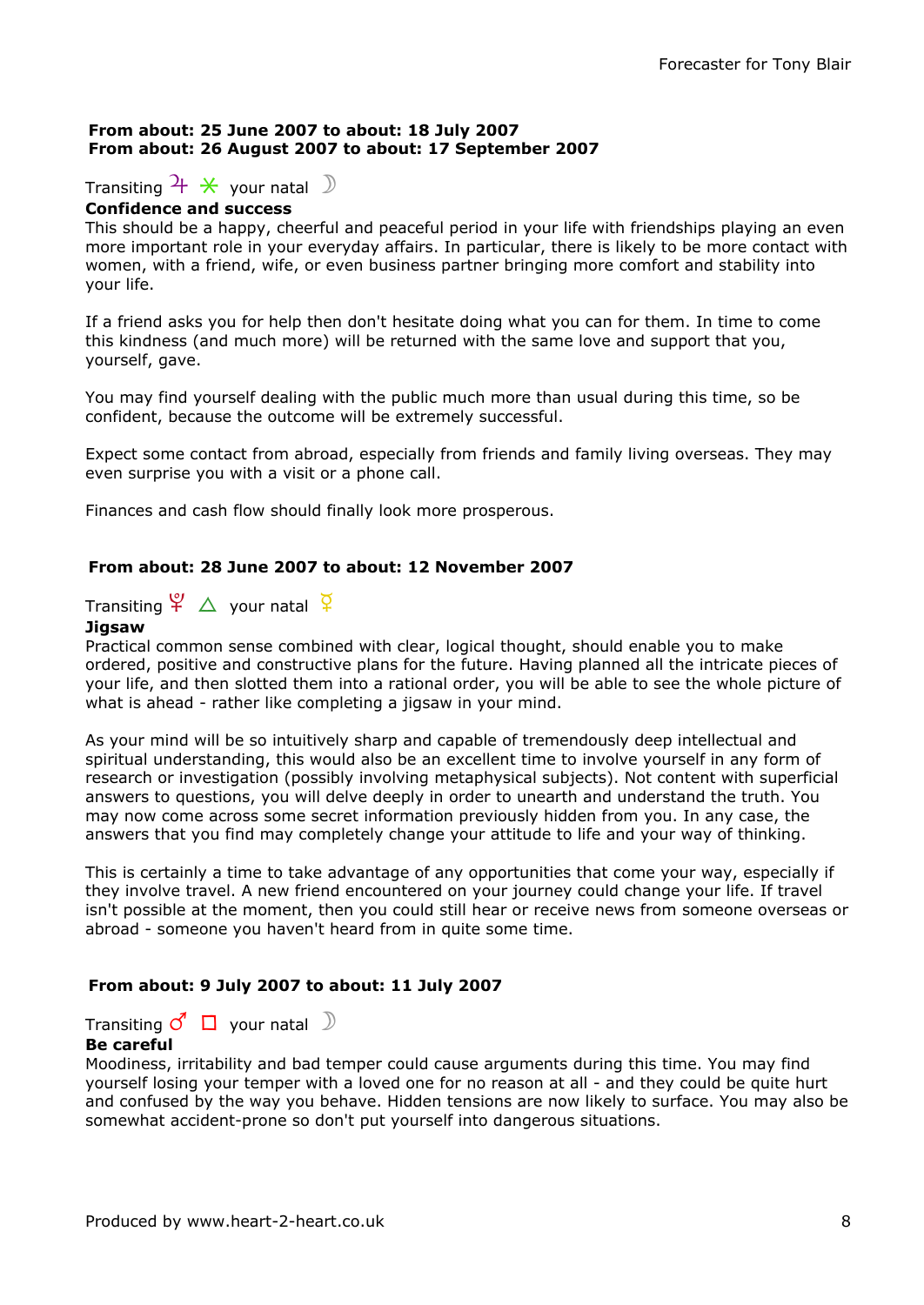## From about: 14 July 2007 to about: 17 July 2007

Transiting  $\vec{C} \times \text{your natal } \frac{11}{10}$ 

## Uncompromising

No longer satisfied with just daydreaming, you will now suddenly have the confidence and energy to make positive changes in your life; without compromise. Others will have to go along with these changes or they will be left behind in a cloud of dust as you, energetically, blaze a powerful trail to better and greater personal ambitions and achievements.

#### From about: 15 July 2007 to about: 17 July 2007

Transiting  $\mathcal{O}'$   $\phi$  your natal  $\Theta$ 

#### Boundless enthusiasm

Armed with a true fighting spirit and boundless energetic enthusiasm, there is little you will not be able to achieve during this time. But if anyone should try to stand in your way, then they are likely to be trampled underfoot. Argument and conflicts may be hard to avoid. However, a solution could be to expend excessive aggression through hard physical work. Beware being accident-prone during this time.

#### From about: 22 July 2007 to about: 25 July 2007

Transiting  $\vec{C}$   $\Box$  your natal  $\vec{Y}$ 

#### Do not overdo it

There is much you can accomplish during this time, if only you can control your powerful energies and temper. If you enjoy a challenge, then this period could bring about positive, lasting changes into your life. You will now be prepared to work extremely hard to achieve personal goals and ambitions - but be careful not to overdo it - don't exhaust yourself.

#### From about: 27 July 2007 to about: 12 August 2007

Transiting  $\frac{1}{2}$   $\Delta$  your natal  $\frac{1}{2}$ 

#### Common sense

Practical common sense combined with clear, logical thought, should enable you to make ordered, positive and constructive plans for the future. Having planned all the intricate pieces of your life, and then slotted them in a rational order, you will be able to see the whole picture of what is ahead - rather like completing a jigsaw in your mind.

However, this isn't the time to make radical changes, it is the time to prepare the groundwork and build firm foundations for future goals and ambitions. Just ensure that once a goal is set, it will be adhered to.

Possessing sound business sense, this would also be an excellent time to research any new financial, career or professional venture. Understanding your capacity for concentrated mental work, you may even consider some special training or schooling in your current field, or retraining for a completely different career.

Strong, stable powers of concentration and accurate communication will enable you to get any point across - so if you need to convince others, especially people in authority, on any matter, then this would be the time to do it.

However, a word of warning, beware becoming overly obsessed with your own opinions, and too rigid in your thoughts. In months to come your outlook will need to remain flexible in order to progress to the next stage of your plans.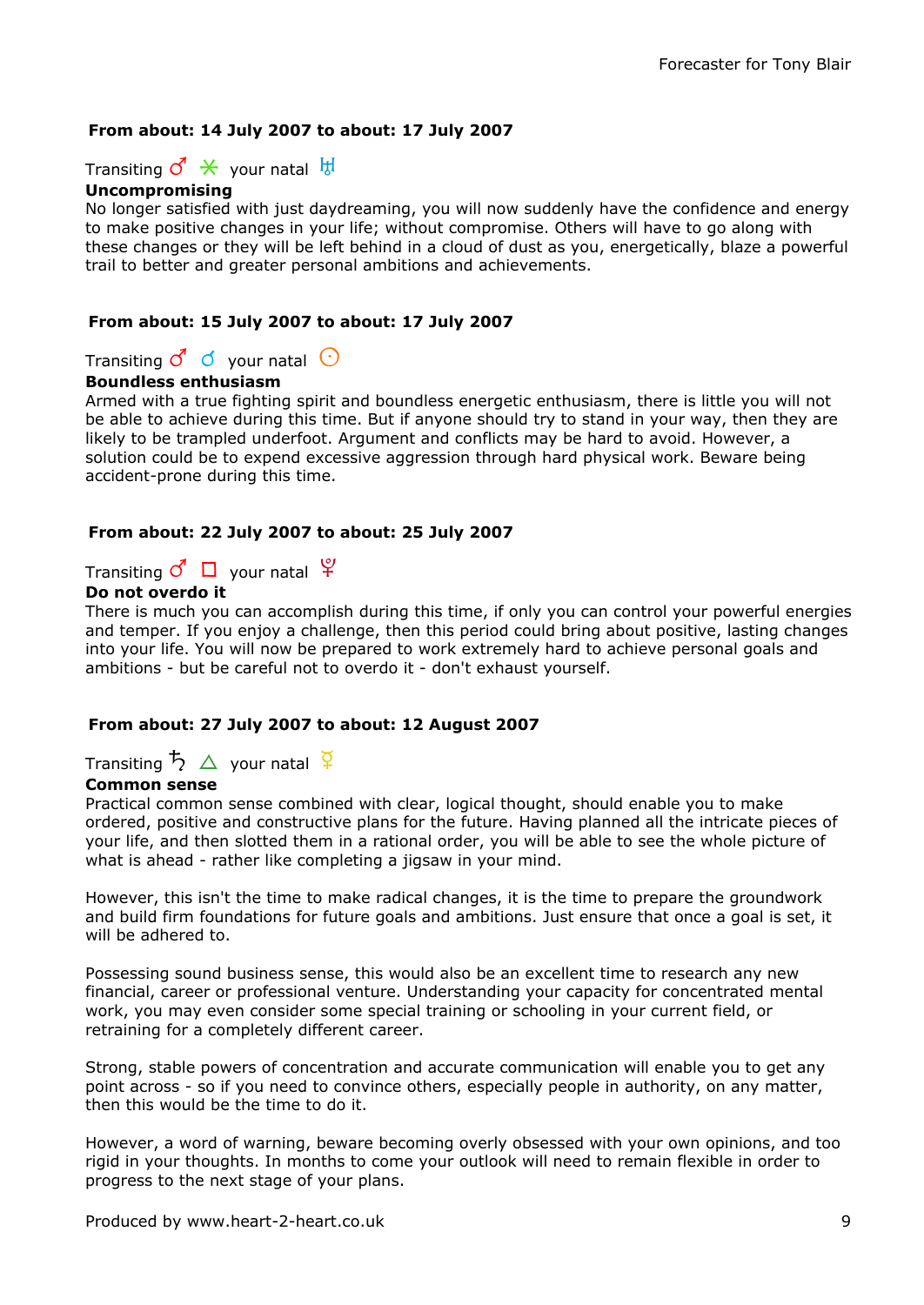## From about: 30 July 2007 to about: 2 August 2007

Transiting  $\vec{C}$   $\Delta$  your natal MC Taking the lead

Feeling confident and self-assured, you will now seek out, and create, new opportunities. You will take the initiative but others will happily co-operate with your plans and directions. This could be a time of tremendous achievements, as you are no longer prepared to settle for second best.

#### From about: 4 August 2007 to about: 7 August 2007

Transiting  $\sigma$   $\sigma$  your natal  $\mathcal{H}$ 

#### Enthusiasm

Armed with more energy, enthusiasm and motivation, you will now be ready to tackle any obstacle head-on. It is time to set your targets and aim straight for the top. The luxury of good fortune, coupled with hard, but satisfying, work should bring excellent results. But do remember to rest occasionally.

#### From about: 11 August 2007 to about: 13 August 2007

Transiting  $\vec{Q}$   $\vec{Q}$  your natal  $\vec{Q}$ 

## Nervous energy

Tremendous energy will have to find a suitable outlet; otherwise, it could turn into temper tantrums and deliberate arguments. Hard physical work would certainly help let off steam and diffuse some of this frenetic, excessive, nervous energy. You will want to do everything your way during this time. Interference from others will not be tolerated.

## From about: 13 August 2007 to about: 15 August 2007

Transiting  $\sigma$   $\sigma$  your natal AS

## Falling flat

Powerful emotions and extremely high energy levels make a potent mixture! You will either be capable of conquering the world during this time, or falling flat on your face because of uncontrolled temper. Concentrate this potent energy into solid, hard work and the results could be staggering. Beware of being accident-prone.

#### From about: 15 August 2007 to about: 19 September 2007 From about: 19 January 2008 to about: 12 February 2008

#### $\sigma$  transiting your natal 1st House Will power

This should be an active and energetic time. Prepared to stand up for your own rights, you will now be able to work extremely hard towards achieving goals and ambitions. Much could be accomplished, especially if you work on your own. Now is your chance to show everyone what you are capable of. However, there is a down side as well, as impatience and irritability heightens. Restrictions on your freedom will not be tolerated. Impulsively rushing into situations without sufficient forethought could also make you somewhat accident prone or prone to fevers and minor illnesses.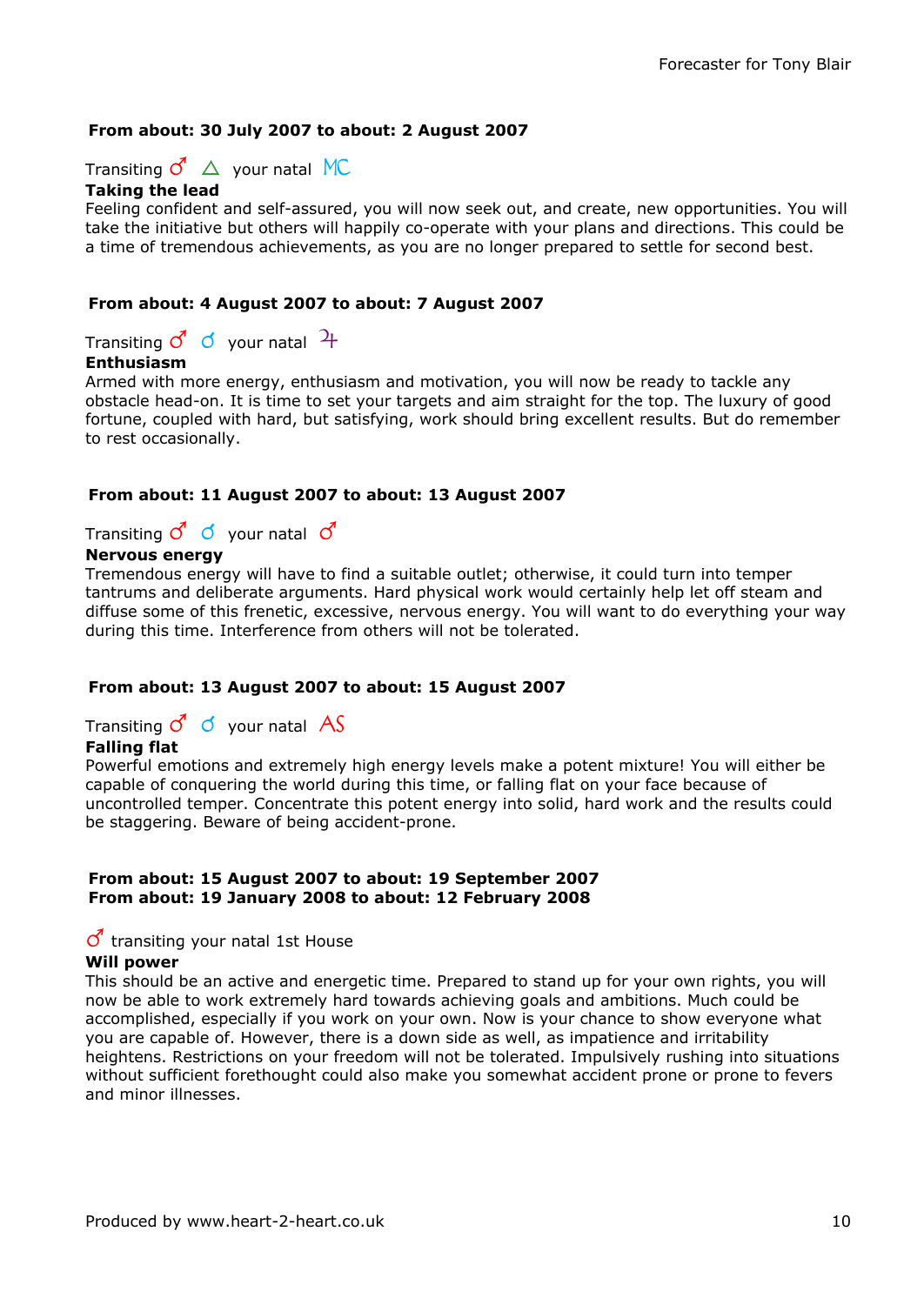## From about: 19 August 2007 to about: 3 September 2007

Transiting  $\frac{1}{2}$   $\Box$  your natal  $\frac{1}{4}$ 

## Inhibited

There is a certain amount of tension and confusion in your mind as to what to do next. One minute you could be feeling elated, as if you could conquer the world, and the next minute, plunging into the depths of depression questioning and doubting your own abilities. However, don't reject any changes in your life, no matter how disruptive.

If opportunities do come your way during this period then take them even if you are in one of your 'doubting' moods. These opportunities will represent a new chance to break free from outworn, inhibiting habits and circumstances.

Don't worry if you feel that you are sometimes taking one step forwards and yet another step backwards; this period is all about balanced personal growth. For everything you learn, something will have to fall by the wayside; maybe an outworn idea, maybe a mundane job, maybe even a stale relationship; but whatever you've now cut out of your life, it is because it is no longer needed.

Something hidden from your personal past may now come to light.

Patience will be needed during this time, don't rush plans and ideas. Put temporary brakes on any major financial or business plans whilst there is so much confusion concerning your future. Wait until the dust settles. There may also be some conflict between your personal life and career with one seemingly interfering with the other. Be prepared to compromise and find a balance between these two important areas of your life.

## From about: 23 August 2007 to about: 26 August 2007

Transiting  $\vec{c}$   $\Delta$  your natal  $\Im$ 

#### Honesty

Emotions and feelings that have been hidden away will now come out into the open - but will be expressed honestly, clearly and positively. Relations with women should be beneficial as mothers, sisters, lovers or lady friends will give much needed sympathy and understanding. There will be much more activity around the home and that could mean catching up on long overdue DIY jobs.

## From about: 29 August 2007 to about: 1 September 2007

Transiting  $\sigma^{\prime} \times$  your natal  $\varphi$ 

#### Boosted

Boosted by relentless energy and drive, you are now likely to be in a positive and fun loving mood. A great time for parties, and any type of social gathering, a time for attracting new friends, and new lovers. Business and financial negotiations could prove extremely lucrative, particularly if setting up new business deals.

## From about: 8 September 2007 to about: 12 September 2007

Transiting  $\vec{c} \times \vec{c}$  your natal  $\vec{r}$ 

#### **Success**

This could be a time of tremendous achievements. You are both ready, and able, to work extremely hard towards successfully reaching personal goals and ambitions. Self-confidence and a sense of adventure will urge you to take action in areas only dreamed of in the past. Logic and intuition will be well balanced.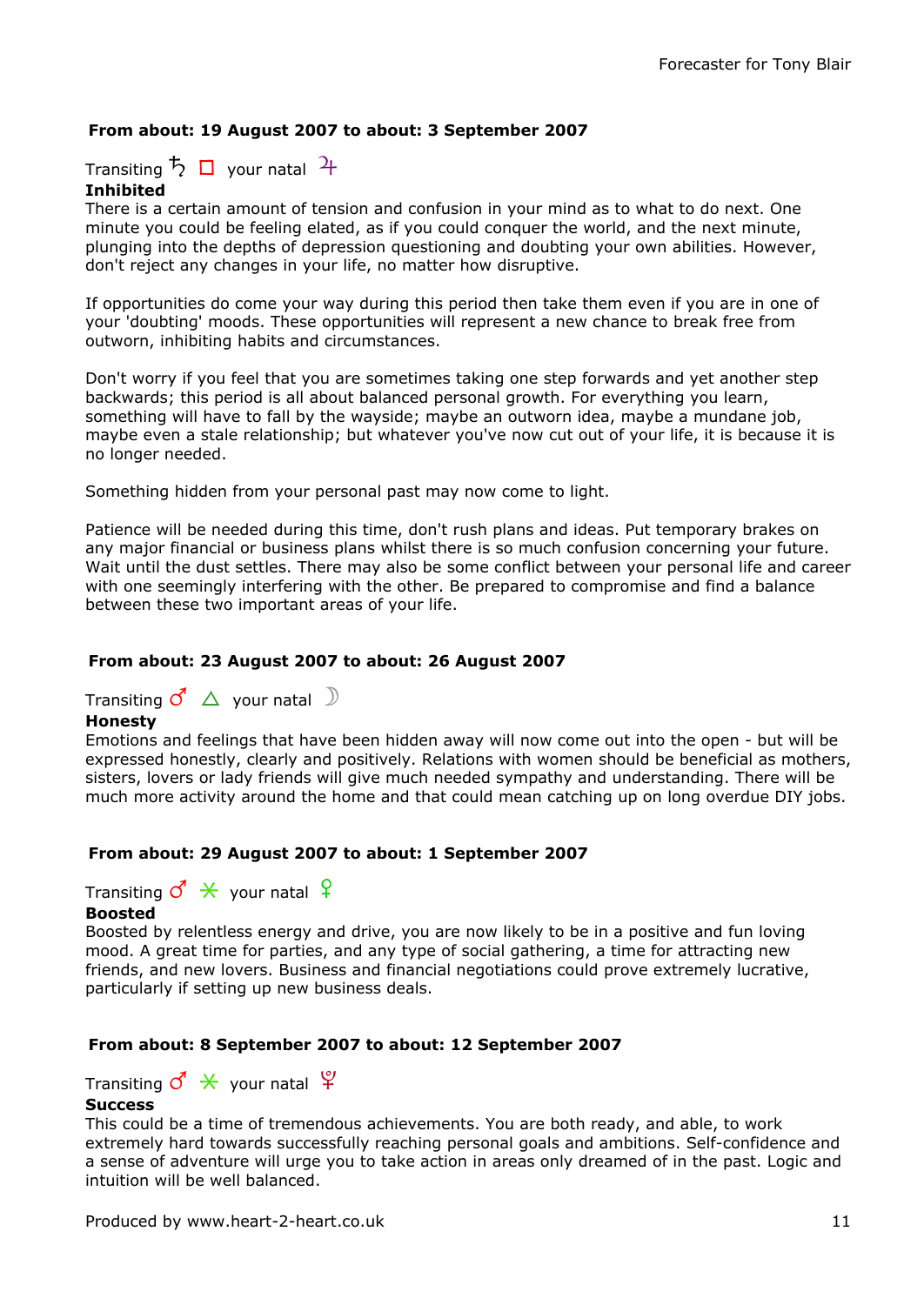## From about: 10 September 2007 to about: 14 September 2007

Transiting  $\vec{c}$   $\Delta$  your natal  $\hat{P}$ 



This is a time to help others. Increased psychic sensitivity should now give you a deeper instinctive understanding of the needs, emotions and wants of others. Your outgoing and happy nature will be contagious and should draw friends and loved ones to you. This is also a time when you will try to make dreams come true.

## From about: 11 September 2007 to about: 14 September 2007

Transiting  $\vec{c}$   $\Delta$  your natal  $\vec{b}$ 

## Ambitious

During these few days you are capable of much hard work, concentrating a great deal of energy and drive towards achieving goals and ambitions. Interference will not be tolerated. You are on your way up and that is exactly where you intend to stay. Long-standing problems and difficulties should finally be resolved. Competitors will be left standing as you shoot ahead into the fast lane.

## From about: 17 September 2007 to about: 26 January 2008

Transiting  $\mathbb{H} \times$  your natal  $\mathbb{C}$ 

## Eager anticipation

This is a time to make any necessary changes in your life without pain and trauma. Although your daily routine is likely to be disrupted, the changes and unexpected events affecting you now will not be disturbing. You will be prepared to go with the flow and, instead of looking to the past; you will be eagerly anticipating the future.

You may now become involved in a new and completely different social circle - or make new friends who will introduce you to areas of life you've never experienced before. During this time a new love affair may start which will allow you to be more yourself than ever before, or there will be certain changes and more latitude, love and understanding in existing relationships.

You will be creating situations that will bring much more fun, excitement and interest into your daily life and routine. You may also receive some sudden and unexpected good news regarding friends, or your own personal goals and ambitions.

#### From about: 19 September 2007 to about: 28 October 2007 From about: 3 December 2007 to about: 19 January 2008 From about: 12 February 2008 to about: 31 March 2008

## $\sigma$  transiting your natal 2nd House

## Material world

This is a time when material possessions will assume more importance than usual and you will gauge your self worth by your financial position. Much energy will be ploughed into making money. However, being equally extravagant, money will flow out as quickly as it flows in. Beware making impulsive purchases which you will neither need nor like in a few weeks time. You will fight for the things that you value with persistence and determination that is second to none, but there is also the potential for disagreements regarding finances.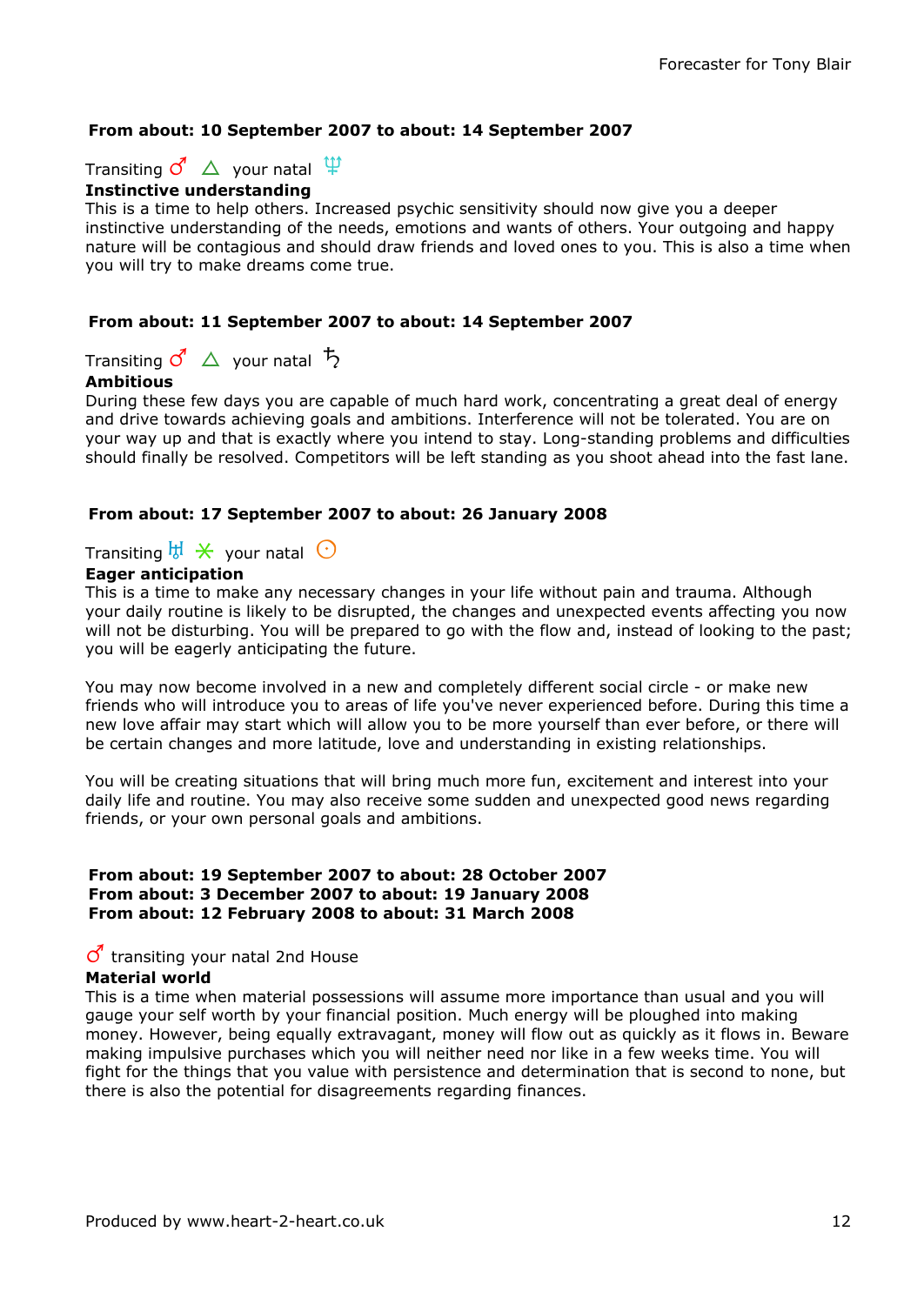#### From about: 19 September 2007 to about: 23 September 2007 From about: 8 January 2008 to about: 16 January 2008 From about: 14 February 2008 to about: 23 February 2008

Transiting  $\sigma \times$  your natal  $\frac{a}{b}$ 

## Full of go

Expect plenty of communication during this period such as numerous letters, telephone calls and personal visits. Business negotiations should prove extremely lucrative, as you will express your needs confidently, concisely, accurately and efficiently. Business travel is also likely.

## From about: 20 September 2007 to about: 24 January 2008

Transiting  $\overline{b}$   $\overline{b}$   $\Delta$  your natal  $\overline{b}$ 

## Live wire

During this time you will be a real live wire with mind and body working so fast this week that it will feel like an extra surge of electricity has passed through you - awakening thoughts, ideas and intuitive senses that have always been there, but which have recently been lying dormant. Solutions to problems, which have previously seemed insurmountable, will suddenly come in an instant.

Feeling restless, daring and extremely receptive to new ideas, you will now be looking to do something completely different. Freedom and a sense of independence will be of utmost importance to you so there will be a temptation to break free of any restrictions - be they personal or professional - which are seemingly holding you back and keeping you stuck in a rut.

If you listen to your inner voice and instincts, then this could be a time of tremendous achievements - a time in your life when you are not prepared to take second best. Others will now look to you for leadership. Your aggression and sheer determination will enable you to do things that you've only dreamt of in the past.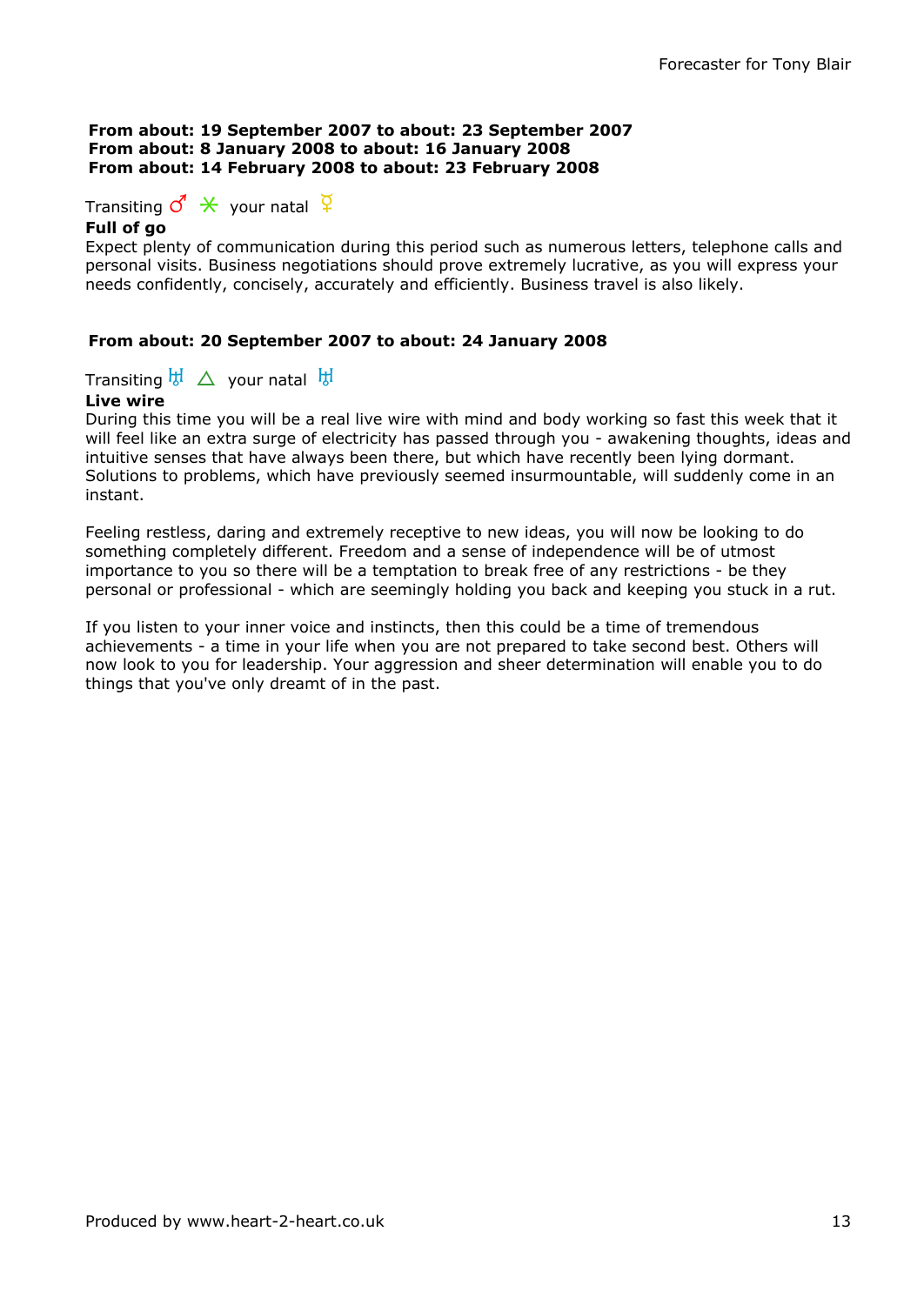#### From about: 22 September 2007 to about: 10 October 2007 From about: 4 March 2008 to about: 2 April 2008

# Transiting  $\overline{5}$   $\Box$  your natal  $\overline{0}$

#### Temper, temper

Your fiery temper will be at its fiercest at the moment. Unrelenting anger will be stirring inside you and heaven help the innocent bystander when this anger is vented!

You may not even understand why you are feeling so irritated and resentful, but for some of you, it is the culmination of months of frustration and you can now no longer sit back and ignore the unacceptable situation around you.

Ego clashes are likely with everyone and anyone who happens to be around! Lovers, business colleagues, friends and family - none will escape your wrath.

Work could seem arduous as every step you take forward, you may take two steps backwards. This will obviously just add to your frustration but don't expect much co-operation from colleagues as your own intensity and unsympathetic way of behaving could both threaten and alienate them. Also, this period often indicates a ruthless determination and ambition with the individual not caring who they trample along the road to success. This is not a way to 'win friends and influence people'!

Avoid any legal or official matters during this time - they could become problematic.

This period can also indicate accidents and injury - so care must be taken throughout the period, especially when driving cars or if handling heavy machinery.

#### From about: 4 October 2007 to about: 24 October 2007 From about: 15 February 2008 to about: 11 March 2008

# Transiting  $\frac{1}{2}$   $\Box$  your natal AS

## Looking for trouble

To say that you've had a better time in love relationships would be an understatement. Tension, conflict, friction, they are all words to describe the way you are now likely to be feeling towards a lover or marriage partner. Problems that have been bubbling away beneath the surface are now likely to violently erupt, and if the differences are irreconcilable, then the relationship may come to an abrupt halt.

Ego clashes are likely with everyone and anyone who happens to be around! Lovers, business colleagues, friends and family - none will escape your wrath.

This may not be one of the easiest times of your life. Your confidence may be easily shattered, and self-inflicted feelings of doubt in yourself could create problems where there are none. In other words, you could go looking for trouble - and worrying about events and possibilities that haven't even happened. However, you could be creating a 'Catch 22' situation. By actually worrying too much, you could create anxiety attacks and problems that should never have existed in the first place.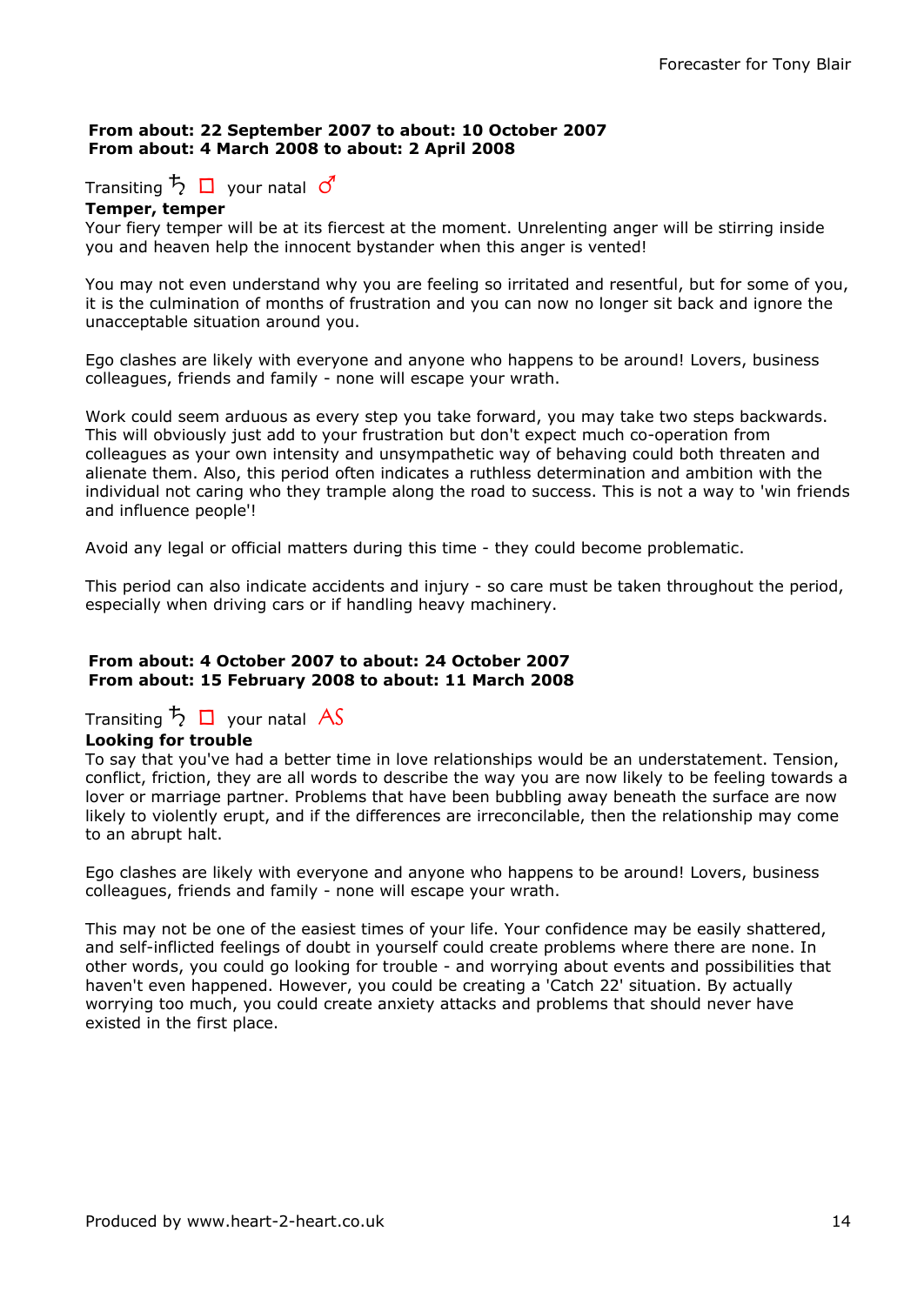#### From about: 28 October 2007 to about: 3 December 2007 From about: 31 March 2008 to about: 2 May 2008

## $\sigma$  transiting your natal 3rd House

#### Assertion

Your mental energies will be running extremely high with the pace of daily life and communication with others, increasing considerably. Inclined towards being argumentative, you will say what you think but this could lead to disagreements, especially with brothers, sisters, local residents or close family. Your mind will now be like a sharp instrument or tool which if handled correctly could cut through just about anything, but if not, could be very hurtful and destructive. Control your temper and avoid conflicts and much could be accomplished.

## From about: 2 November 2007 to about: 11 November 2007

Transiting  $\frac{1}{4}$   $\Delta$  your natal  $\frac{10}{4}$ 

#### Stuck in a rut

Feeling restless, daring and extremely receptive to new ideas, you will now be looking to do something completely different. You will now be looking to totally change your life in some way. Freedom and a sense of independence will be of utmost importance to you, so there will be a temptation to break free of any restrictions - be they personal or professional - which are seemingly holding you back and keeping you stuck in a rut.

Many of you will now be too confident, ambitious and too restless to just sit back and wait for opportunities to come to you! So, if you are willing to get the very best out of life and create new chances, change and opportunities for yourself - then you should now expect even more success rewards and riches.

Follow your instincts. As long as you don't tread on other people's toes climbing up the ladder of success, this is a time when you really can't go wrong.

This is certainly a time to take advantage of any opportunities that come your way, especially if they involve travel. If travel isn't possible at the moment then you could still hear or receive news from someone overseas or abroad; someone you haven't heard from in quite some time.

## From about: 7 November 2007 to about: 16 November 2007

Transiting  $\frac{1}{\mathcal{H}} \times$  your natal  $\frac{10}{\mathcal{H}}$ 

## Give up the grudge

This is a time when very little will anger or irritate you; even if something goes wrong you will be philosophical and able to put it into perspective. You may even decide to call a truce with previously held grudges.

Good fortune may also smile upon you, perhaps through some legal matter or speculative investment. So, if a financial bonus does come you way - enjoy it!

Help and support may come from established and respectable sources, possibly from older people, or from your parents, or people in some kind of authority. Legal, insurance and tax matters should also proceed smoothly.

This is a time of learning, a time when lessons and knowledge can be absorbed more easily. Life will flow more easily and much can be accomplished with seemingly very little effort.

But don't just sit back and expect opportunities to 'drop into your lap'. You must be prepared to both look for, and create, new opportunities for yourself.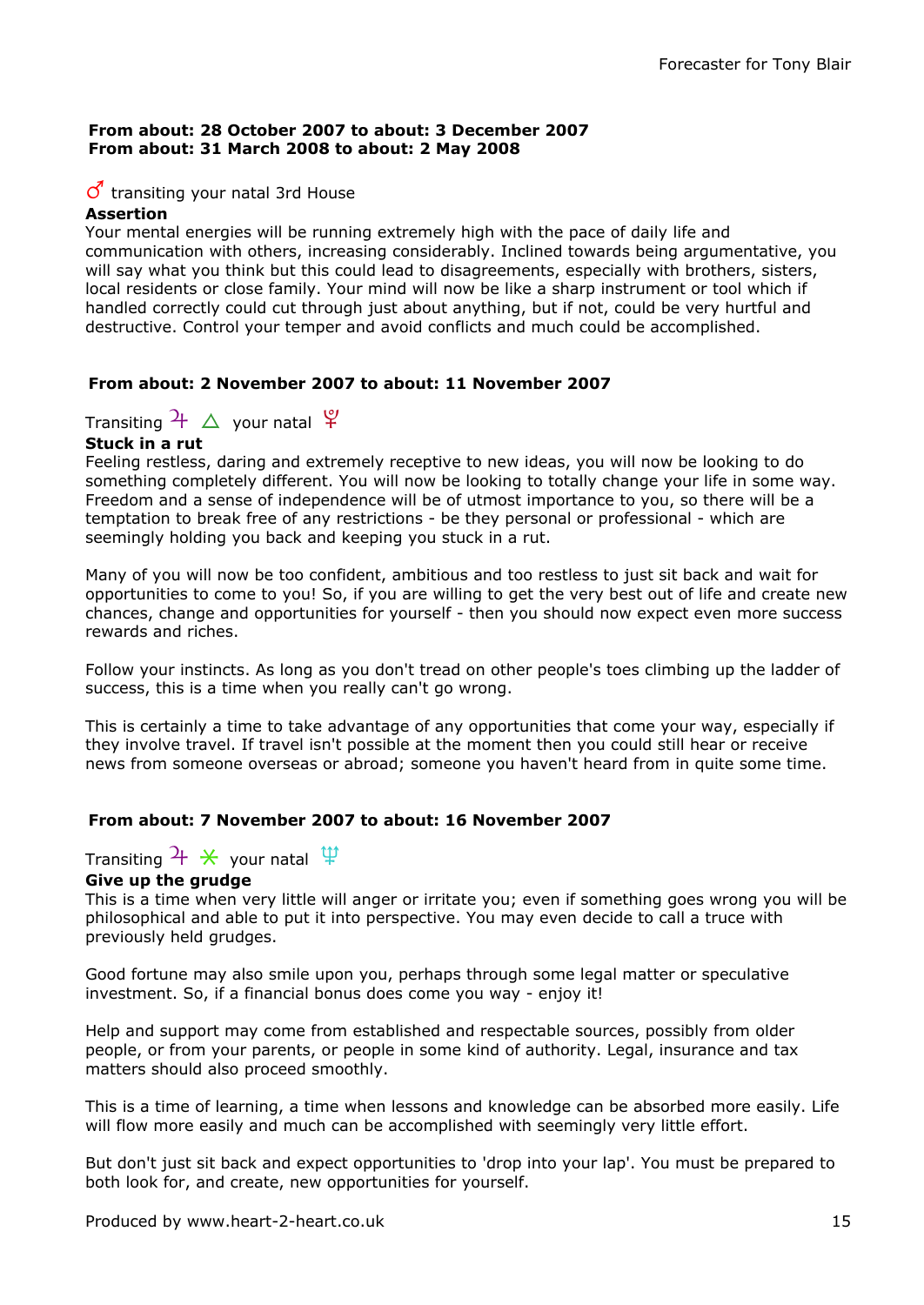## From about: 9 November 2007 to about: 18 November 2007

Transiting  $\frac{1}{\lambda}$  X your natal  $\frac{1}{\lambda}$ 

## Future plans

This would be the perfect time to plan for the future as you will be prepared to explore and expand into new areas, but with a certain element of caution. This is a time when a sense of adventure is perfectly balanced with good, old-fashioned common sense! This is a time for learning and for turning dreams into reality. Make the best of any opportunity that comes your way.

All financial matters and investments should proceed smoothly and could prove extremely lucrative. Being more seriously minded now regarding money, you will not be willing to take risks and all financial strategies will now be well planned. Promotion or business expansion is likely.

Help and support may come from established and respectable sources, possibly from older people, or from your parents, or people in some kind of authority. Legal, insurance and tax matters should also proceed smoothly.

#### From about: 27 November 2007 to about: 2 February 2008

# $\frac{1}{1}$  transiting your natal 8th House

#### Resources

There is a possibility of an inheritance, or financial benefit through property, insurance or other people's resources. This could also be an excellent time to establish a new business partnership to request money or a loan from others, as they will now be more willing to help. No matter how disruptive, upheavals and changes in your life should work to your benefit and ultimately be for the best. Religious and spiritual matters may fascinate you and your philosophy may now be influenced by metaphysical or esoteric interests and beliefs.

## From about: 28 November 2007 to about: 6 December 2007

Transiting  $\frac{1}{4}$   $\Delta$  your natal  $\frac{1}{4}$ 

#### Confident

You will instinctively know how to communicate your thoughts and emotions during this time. Because of your air of confidence, honesty and sincerity, others will trust your words and plans. They will assume that you are in total control of your actions and you probably will be! This will be an excellent time to make long-term plans for the future.

It is also good news time! You are likely to hear or receive some kind of news around now which should lift your spirits. This could be in any area of your life - romance, career, business or health.

This is certainly a time to take advantage of any opportunities that come your way, especially if they involve travel. If travel isn't possible at the moment then you could still hear or receive news from someone overseas or abroad; someone you haven't heard from in quite some time.

Taking up some kind of new study or retraining could also work to your advantage. Be brave enough to take a bold step forward towards a new path or direction. Any decisions made now should work to your benefit even if you don't reap instant rewards.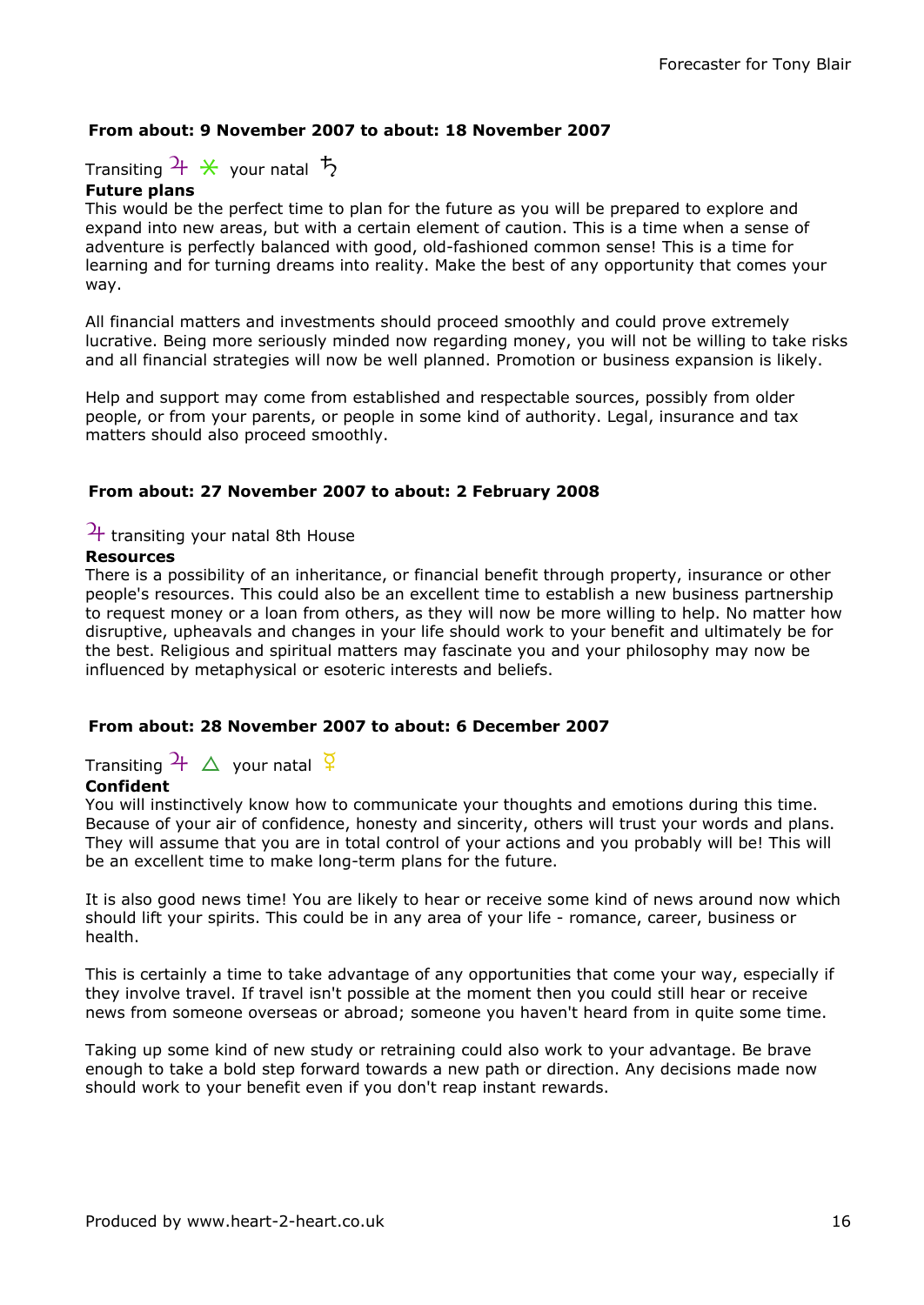## From about: 2 February 2008 to about: 31 May 2008

## $\frac{1}{1}$  transiting your natal 9th House

#### Horizons

This is a time when your views on life will mature and change. You may now have opportunities for long distance travel, for study and also for teaching others. If you are unable to travel, you may have more contact with foreigners or people from different backgrounds or cultures. This is an excellent time for anyone connected with the media, especially writers and publishers.

#### From about: 21 February 2008 to about: 3 March 2008

Transiting  $\frac{1}{1}$   $\Box$  your natal  $\frac{1}{1}$ 

## Feeling low

Low energy levels could leave you feeling drained of all vitality during this time. Your body could now be repaying the effects of recent over-indulgence - well, you tasted the goods now you will have to pay the bill!

Work and career productivity could also suffer through failure to perform duties efficiently and competently. You just will not be bothered with all the daily pressures - pushing away responsibilities, hoping they will just disappear. Consequently, very little will be achieved during this period.

Beware financial extravagance during this time - too much cash could be squandered on luxuries and fast living which, in months to come, you will feel, you neither like nor need. Again, the bills will start rolling in!

Personal and love relationships could also find themselves in the firing line. You could become the victim of a misunderstanding, or someone you love and trust could now be trying to take advantage in some way. Or, this insincere and manipulative way of behaving may originate from you, being directed towards unsuspecting loved ones.

#### From about: 22 February 2008 to about: 4 March 2008

Transiting  $\frac{1}{10}$   $\sigma$  your natal  $\frac{11}{10}$ 

## Holding on

The temptation to break free of certain restrictions and responsibilities will be difficult to resist. Craving adventure, excitement, or simply just something new in your life - you could now make a dash for freedom. The only problem, however, is that you may throw the baby out with the bath water. By all means rid yourself of any unnecessary restrictions and burdens - but also make sure that you hold on to anything that is useful and productive.

However, in your haste to break free, this could prove to be a period of extravagance, selfindulgence and empty promises. You could become involved with unreliable people who may temporarily lead you astray, or your own restless and impulsive way of behaving may disrupt the lives of others. If a personal relationship has become either stale or too demanding, either you, or your partner, may now want out.

Avoid the temptation to take on more than you can handle. Don't become involved in grand, overinflated plans and schemes that, deep down, you know just will not work. Be careful that you don't let others down by promising more than you can deliver. Unstable finances could also cause problems and lead to conflicts.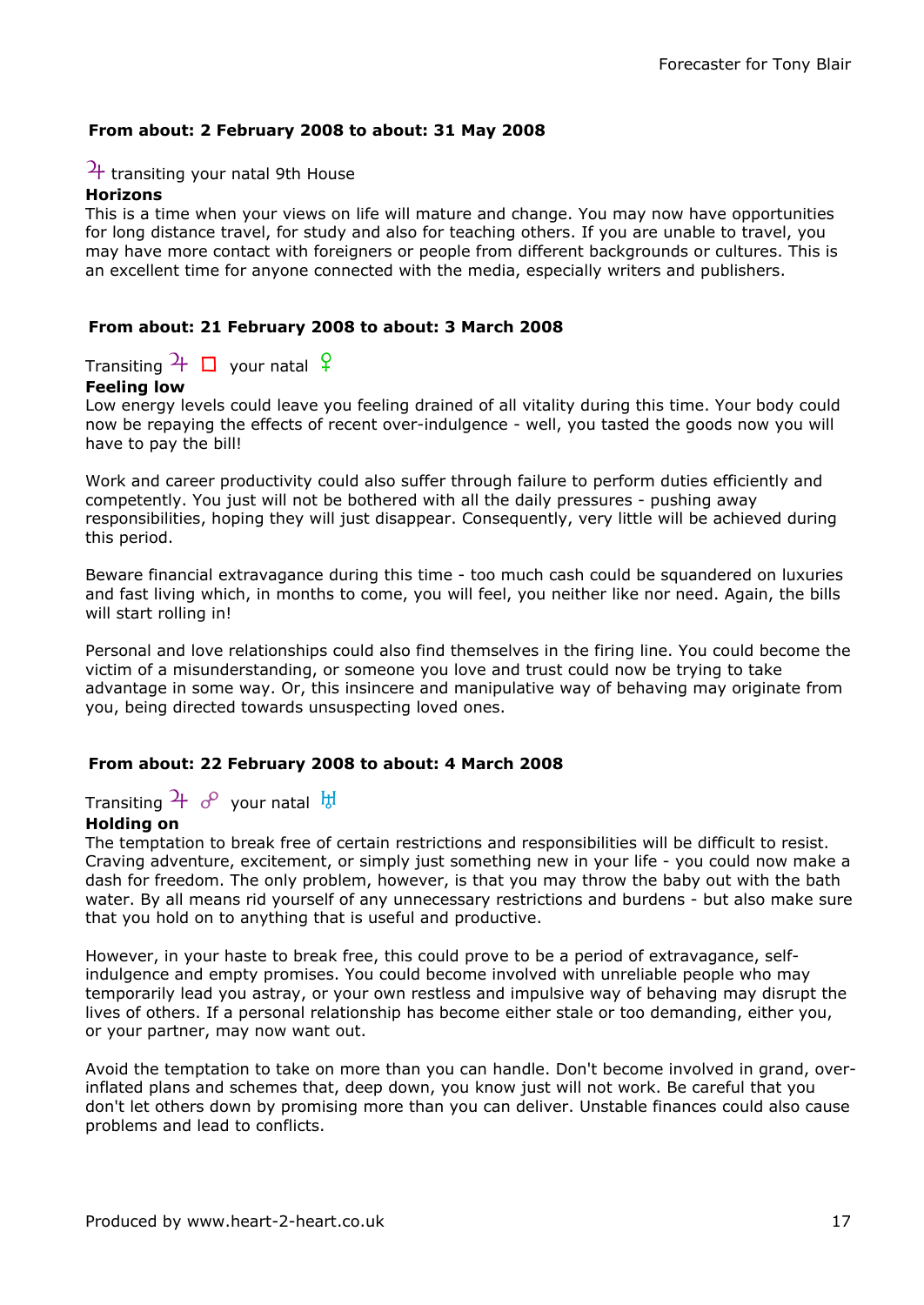## From about: 23 February 2008 to about: 5 March 2008

Transiting  $\frac{1}{2}$   $\Delta$  your natal  $\odot$ 

#### Sit back and enjoy

This should prove an extremely pleasant, easygoing, and possibly, even lucky period in your life. It is time to just sit back and enjoy all of life's pleasures that come your way!

However, many of you may now be too confident, ambitious and just too restless to sit back and wait for opportunities to come to you! So if you are willing to get the very best out of life and create new chances, change and opportunities for yourself - then you should now expect even more success, rewards and riches. Follow your instincts. As long as you don't tread on other people's toes climbing up the ladder of success, this is a time when you really can't go wrong. Travel could be linked with work - so you could find yourself mixing business with pleasure!

Financially, this could prove to be an extremely successful and lucrative time. Feeling confident that you have the Midas touch, you will be willing to take a few calculated risks. Just make sure that they have been properly considered before rushing headlong into making major financial commitments.

But one word of warning - do watch your weight, especially if you choose the former option of just sitting back and enjoying life. Relaxing holidays taken now will probably be extremely pleasant, lazy and laid back - but extra pounds gained devouring all that wonderful food will take months and months to shed. Be warned!

#### From about: 8 April 2008 to about: 11 April 2008

Transiting  $\vec{C}$   $\Box$  your natal  $\varphi$ Passion

Jealousy and possessiveness could cause conflicts in romance and marriage yet, at the same time, heightened passions will increase your sex drive. This combination could either produce fiery passion, strengthening inextricable bonds of love, or blazing tempers and rows that could tear the relationship apart. If unattached, you could now be unreservedly attracted to anyone!

## From about: 8 April 2008 to about: 12 April 2008

Transiting  $\vec{C}$   $\vec{O}$  your natal  $\frac{11}{64}$ 

#### Expect the unexpected

Feeling a sudden need for personal freedom and independence, any restrictions on your actions will now seem unbearable. Irritability and temper may be difficult to control as previously hidden, pent-up, emotions are finally aired. Unexpected events could disrupt your daily routine. Be very aware of what is happening all around you as you are likely to be accident-prone.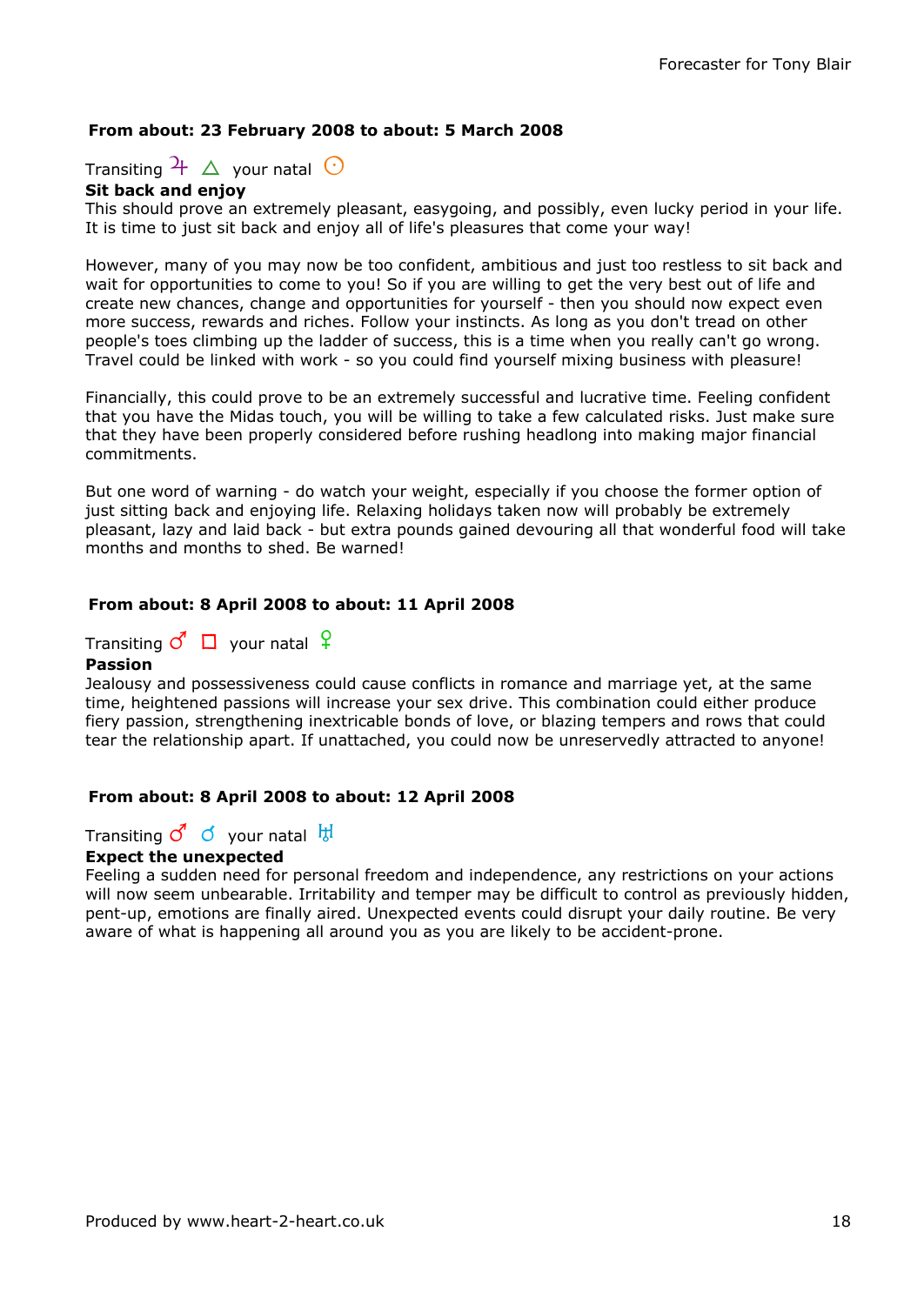## From about: 8 April 2008 to about: 31 May 2008

Transiting  $\frac{1}{\sqrt{1}}$  your natal  $\frac{10}{\sqrt{1}}$ 

#### Unrealistic expectations

Preferring idealism to realism, you could now be lost in a world of self-deception, daydreams and unrealistic expectations. Alternatively, you could try to escape the pressures of daily routine and responsibilities through drink or drugs.

Pre-occupation with religious or spiritual matters could also cause you to temporarily reject the material world. However, take care not to be misled by false prophets.

You will be incredibly generous around now but less scrupulous individuals could take advantage of your sensitivity and misplaced sympathies. Avoid taking unwise risks, especially shady financial deals and dubious 'get-rich-quick' schemes.

#### From about: 9 April 2008 to about: 12 April 2008

Transiting  $\mathcal{O}' \times$  your natal  $\odot$ 

## Self worth

High energy levels should be concentrated on work and career as 'once in a lifetime' opportunities may now come your way. Promotions and salary increases are likely. You will now be prepared to put heart, body and soul into everything you do and this will not go unnoticed. Confidence and feelings of self-worth will soar.

## From about: 13 April 2008 to about: 31 May 2008

## Transiting  $\frac{1}{\sqrt{1}}$  your natal  $\frac{1}{\sqrt{2}}$

## **Confusion**

There is a certain amount of tension and confusion in your mind as to what to do next. One minute you could be feeling elated as if you could conquer the world, and the next minute, be plunging to the depths of depression, questioning and doubting your own abilities. However, don't reject any changes in your life, no matter how disruptive.

If opportunities do come your way during this period then take them, even if you are in one of your 'doubting' moods. These opportunities will represent a new chance to break free from outworn, inhibiting habits and circumstances.

Don't worry if you feel that you are sometimes taking one step forward and then two steps backwards. This period is all about balanced personal growth. For everything you learn, something will have to fall by the wayside - maybe an outworn idea, maybe a mundane job, maybe even a stale relationship - but whatever you've now cut out of your life, it is because it is no longer needed.

Something hidden from your personal past may now come to light.

Patience will be needed during this time so don't rush plans and ideas. Put temporary brakes on any major financial or business plans whilst there is so much confusion concerning your future. Wait until the dust settles. There may also be some conflict between your personal life and career with one seemingly interfering with the other. Be prepared to compromise and find a balance between these two important areas of your life.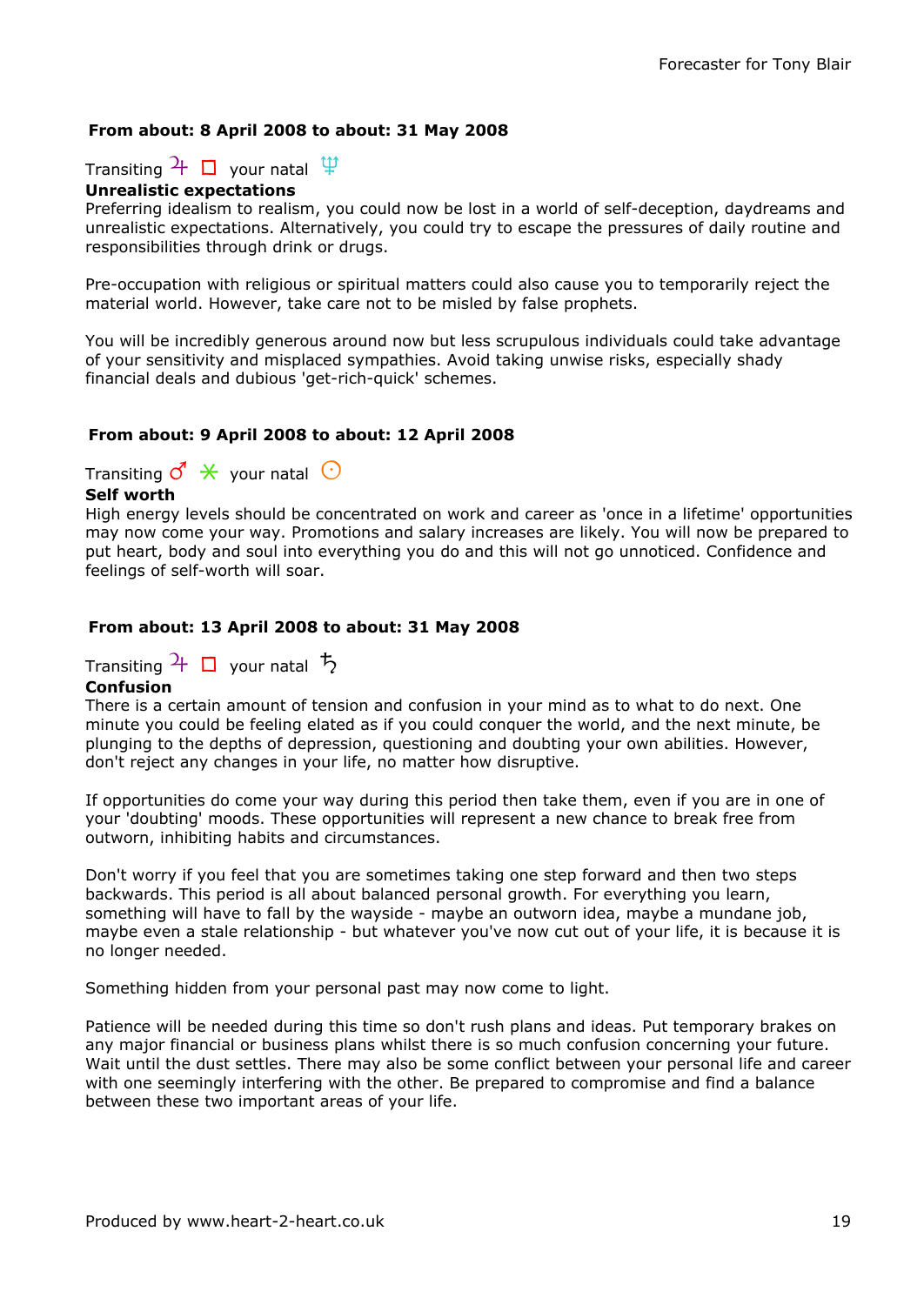## From about: 22 April 2008 to about: 25 April 2008

Transiting  $\vec{C}$   $\Box$  your natal  $\ddot{\Psi}$ 

## Beware scheming and plotting

Someone could be trying to set you up, possibly even forcing you to act against your own will. Beware being susceptible to others' scheming and plotting. Avoid any questionable, shady or illegal action. Health may suffer through low physical energy. Rest as much as you can to avoid illness, particularly infections. You may become involved in a secret love affair or secret business plans during this time.

## From about: 23 April 2008 to about: 26 April 2008

Transiting  $\vec{c}$   $\Box$  your natal  $\vec{b}$ 

## Bad temper

Your fiery temper will be at its fiercest now. Unrelenting feelings of anger will be seething inside you and heaven help the innocent bystander when this anger is vented! This could be the culmination of months of frustration. Ego clashes are likely. Accidents and injury are likely - so take care.

## From about: 30 April 2008 to about: 3 May 2008

Transiting  $\sigma^4 \, \sigma^8$  your natal MC

#### Coolness required

Others may be envious of your achievements and may erect barriers or put obstacles in your path to prevent you from getting any further ahead. Don't play into their hands and react with anger - that is exactly what they want. Instead, keep your head down, well out of the firing line, but continue making steady progress. Deceitful competitors will soon be left far behind.

## From about: 1 May 2008 to about: 4 May 2008

Transiting  $\mathcal{O} \square$  your natal  $\frac{Q}{4}$ 

## Irascible

Your feelings could be easily hurt during this time, and in retaliation, you may strike out verbally against anyone, and everyone, within shouting distance. You are likely to be irritable, moody and bad tempered so beware starting arguments just for the sake of it. You could also be somewhat accident-prone.

## From about: 2 May 2008 to about: 31 May 2008

#### $\sigma$  transiting your natal 4th House

#### Around the house

There will be increased activity in and around the home. It is a good time to redecorate. However, hidden anger may now be dredged up from deep within your past. Feeling irritable, you may find yourself arguing about things you do not really agree with or fully understand. And if you do not understand what you are fighting for, then others certainly will not. Confused? You will be, with others equally confused. In particular, beware disagreements with your parents and close family. Property related matters might also cause turmoil. All this emotion could upset your health. In order to avoid digestive problems, do not eat when overwrought, tired or upset. Also beware accidents and injuries within the home, especially anything involving sharp instruments and fire.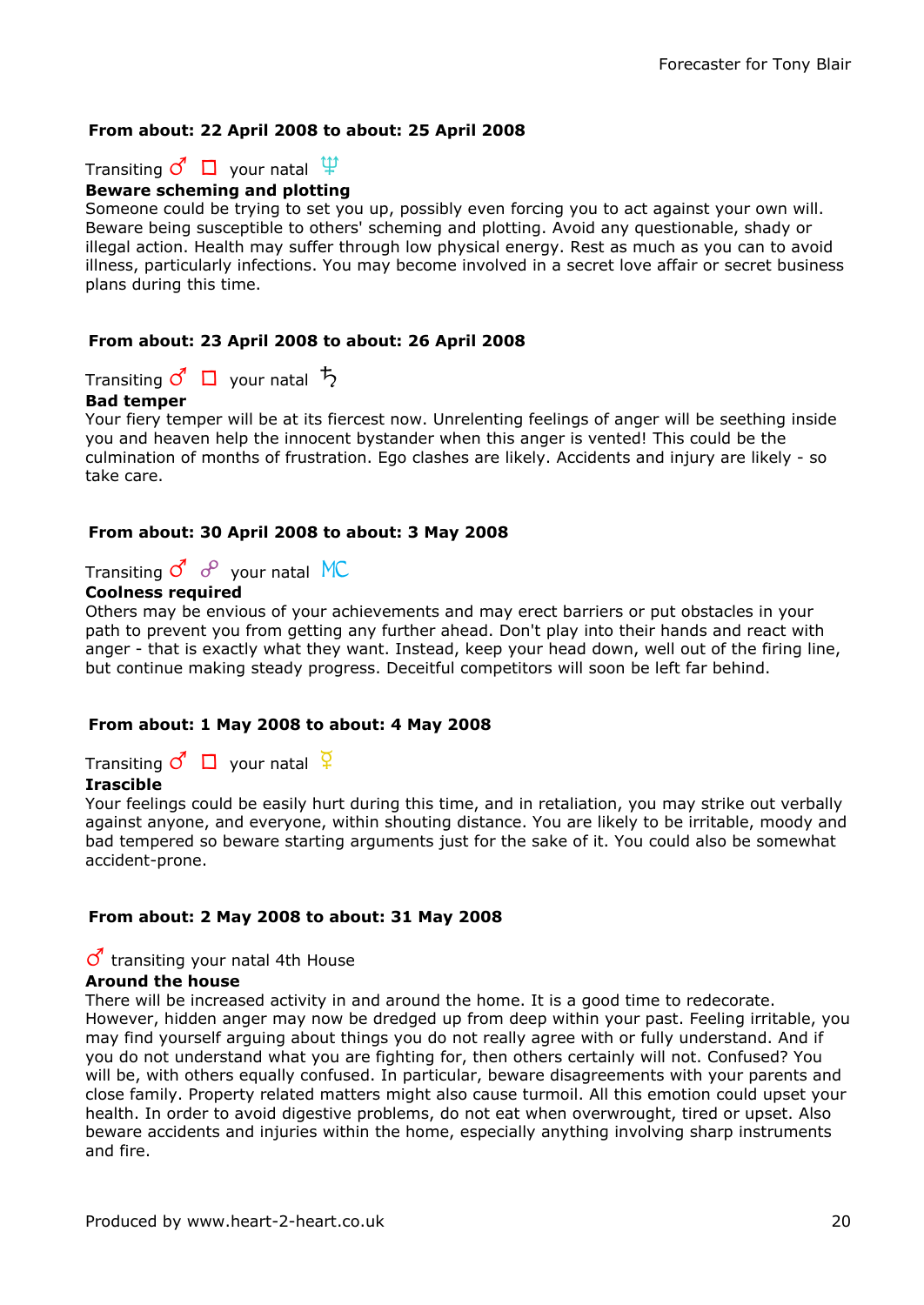## From about: 6 May 2008 to about: 9 May 2008

Transiting  $\mathcal{O}' \times$  your natal  $\mathcal{H}$ 

## Excellent timing

This should be a period of steady growth in all business, legal and financial matters, winning the trust and confidence of friends and colleagues. With energy levels, enthusiasm and selfconfidence running high there is very little that will get you down or stand in your way. Split second decisions should be made accurately and with excellent timing.

## From about: 14 May 2008 to about: 17 May 2008

Transiting  $\vec{C} \times \vec{C}$  your natal  $\vec{C}$ 

## Self confidence

Extremely high energy levels should enable you to tackle demanding, physical work or sporting activities. Health should improve. As self-confidence is also running high, business negotiations could also prove extremely lucrative. Travel is likely. This is a time for energetic action - not inaction.

#### From about: 16 May 2008 to about: 20 May 2008

Transiting  $\vec{S} \times$  your natal AS

## **Determination**

The ability to work hard, coupled with determined ambition, should produce excellent professional and career achievements. Slower colleagues, however, could be a source of irritation. Home and personal life should also benefit as this would be a great time to catch up on DIY jobs or redecorate the home.

## From about: 28 May 2008 to about: 31 May 2008

Transiting  $\vec{c}$  o<sup>o</sup> your natal  $\Box$ 

## Tantrum

Moodiness, irritability and bad temper could cause arguments during this time. You may find yourself losing your temper with a loved one for no apparent reason at all and they are likely to be quite hurt and confused by the way you behave. Hidden tensions are now likely to surface. You may also be somewhat accident-prone now so avoid dangerous situations.